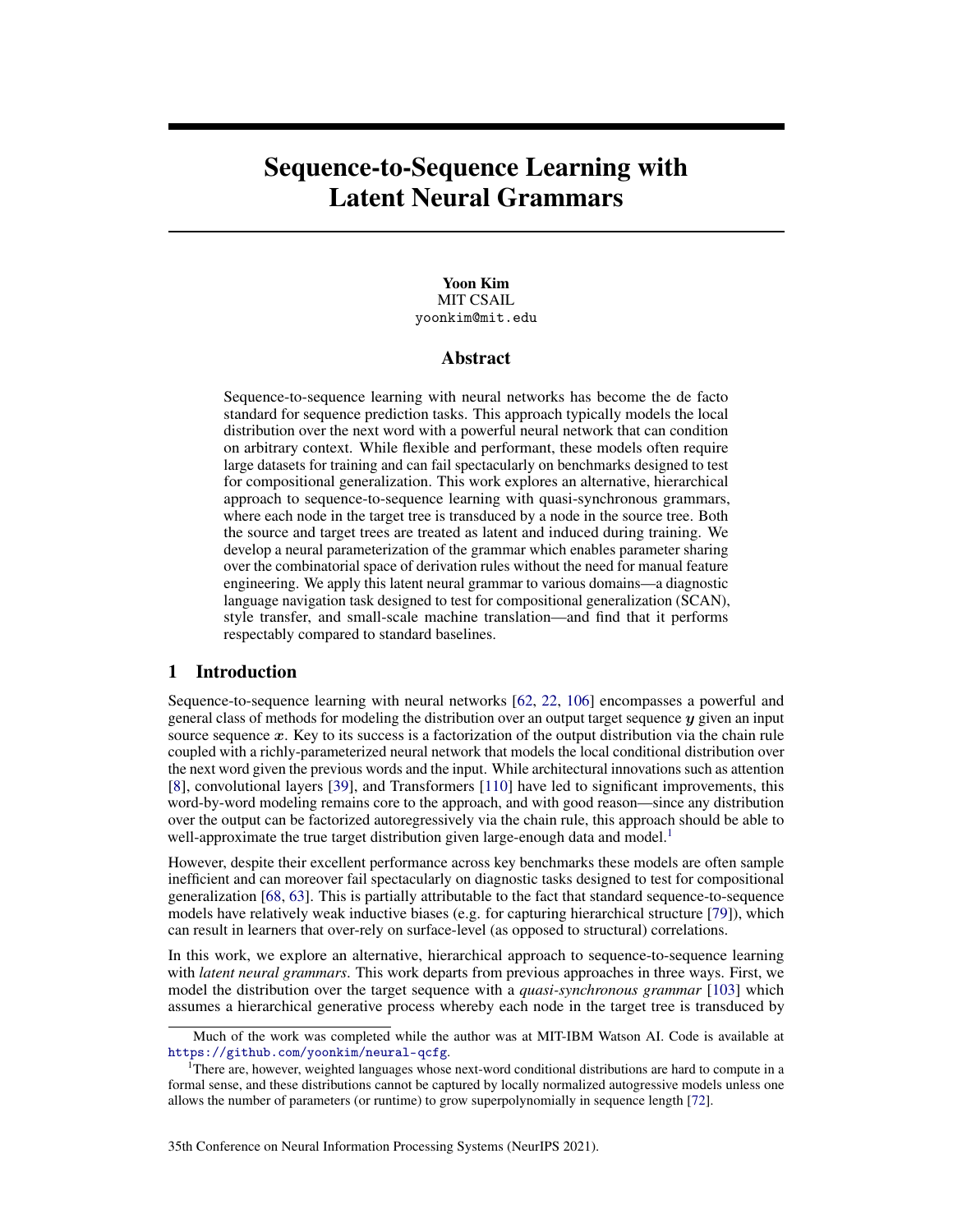nodes in the source tree. Such node-level alignments provide provenance and a causal mechanism for how each output part is generated, thereby making the generation process more interpretable. We additionally find that the explicit modeling of source- and target-side hierarchy improves compositional generalization compared to non-hierarchical models. Second, in contrast the existing line of work on incorporating (often observed) tree structures into sequence modeling with neural networks [\[35,](#page-11-1) [5,](#page-10-2) [89,](#page-13-2) [37,](#page-11-2) [126,](#page-15-0) [1,](#page-10-3) [97,](#page-14-3) [18,](#page-10-4) [34,](#page-11-3) *inter alia*], we treat the source and target trees as fully *latent* and induce them during training. Finally, whereas previous work on synchronous grammars typically utilized log-linear models over handcrafted/pipelined features [\[20,](#page-10-5) [56,](#page-12-3) [115,](#page-15-1) [103,](#page-14-2) [112,](#page-14-4) [27,](#page-11-4) [42,](#page-11-5) *inter alia*] we make use of *neural* features to parameterize the grammar's rule probabilities, which enables efficient sharing of parameters over the combinatorial space of derivation rules without the need for any manual feature engineering. We also use the grammar directly for end-to-end generation instead of as part of a larger pipelined system (e.g. to extract alignments) [\[122,](#page-15-2) [41,](#page-11-6) [14\]](#page-10-6).

We apply our approach to a variety of sequence-to-sequence learning tasks—SCAN language navigation task designed to test for compositional generalization [\[68\]](#page-12-1), style transfer on the English Penn Treebank [\[78\]](#page-13-3), and small-scale English-French machine translation—and find that it performs respectably compared to baseline approaches.

# 2 Neural Synchronous Grammars for Sequence-to-Sequence Learning

We use  $x = x_1, \ldots, x_S, y = y_1, \ldots, y_T$  to denote the source/target strings, and further use s, t to refer to source/target trees, represented as a set of nodes including the leaves (i.e. yield( $s$ ) = x and  $yield(t) = y).$ 

# 2.1 Quasi-Synchronous Grammars

Quasi-synchronous grammars, introduced by Smith and Eisner [\[103\]](#page-14-2), define a monolingual grammar over target strings conditioned on a source tree, where the grammar's rule set depends dynamically on the source tree s. In this paper we work with probabilistic quasi-synchronous context-free grammars (QCFG), which can be represented as a tuple  $G[s] = (S, \overline{N}, \mathcal{P}, \Sigma, \mathcal{R}[s], \theta)$  where S is the distinguished start symbol,  $\mathcal N$  is the set of nonterminals which expand to other nonterminals,  $\mathcal P$  is the set of nonterminals which expand to terminals (i.e. preterminals),  $\Sigma$  is the set of terminals, and  $\mathcal{R}[s]$ is a set of context-free rules conditioned on s, where each rule is one of

$$
S \to A[\alpha_i], \qquad A \in \mathcal{N}, \quad \alpha_i \subseteq s
$$
  
\n
$$
A[\alpha_i] \to B[\alpha_j]C[\alpha_k], \qquad A \in \mathcal{N}, \quad B, C \in \mathcal{N} \cup \mathcal{P}, \quad \alpha_i, \alpha_j, \alpha_k \subseteq s
$$
  
\n
$$
D[\alpha_i] \to w, \qquad D \in \mathcal{P}, w \in \Sigma, \quad \alpha_i \subseteq s.
$$

We use  $\theta$  to parameterize the rule probabilities  $p_{\theta}(r)$  for each  $r \in \mathcal{R}[s]$ . In the above,  $\alpha_i$ 's are subsets of nodes in the source tree s, and thus a QCFG tranduces the output tree by aligning each target tree node to a subset of source tree nodes. This monolingual generation process differs from that of classic synchronous context-free grammars [\[118\]](#page-15-3) which jointly generate source and target trees in tandem (and therefore require that source and target trees be isomorphic), making QCFGs appropriate tools for tasks such as machine translation where syntactic divergences are common.<sup>[2](#page-1-0)</sup> Since the  $\alpha_i$ 's are elements of the power set of  $s$ , the above formulation as presented is completely intractable. We follow prior work [\[103,](#page-14-2) [112\]](#page-14-4) and restrict  $\alpha_i$ 's to be single nodes (i.e.  $\alpha_i, \alpha_j, \alpha_k \in \mathbf{s}$ ), which amounts to assuming that each target tree node is aligned to exactly one source tree node.

In contrast to standard, "flat" sequence-to-sequence models where any hierarchical structure necessary for the task must be captured implicitly within a neural network's hidden layers, synchronous grammars explicitly model the hierarchical structure on both the source and target side, which acts as a strong source of inductive bias. This tree transduction process furthermore results in a more interpretable generation process as each span in the target aligned to a span in the source via nodelevel alignments.[3](#page-1-1) More generally, the grammar's rules provide a symbolic interface to the model with which operationalize constraints and imbue inductive biases, and we show how this mechanism can be used to, for example, incorporate phrase-level copy mechanisms (section [2.4\)](#page-3-0).

<span id="page-1-0"></span> ${}^{2}$ It is also possible to model syntactic divergences with richer grammatical formalisms [\[101,](#page-14-5) [81\]](#page-13-4). However these approaches require more expensive algorithms for learning and inference.

<span id="page-1-1"></span><sup>3</sup> Similarly, latent variable attention [\[121,](#page-15-4) [7,](#page-10-7) [28,](#page-11-7) [96,](#page-14-6) [119\]](#page-15-5) provides for more a interpretable generation process than standard soft attention via explicit word-level alignments.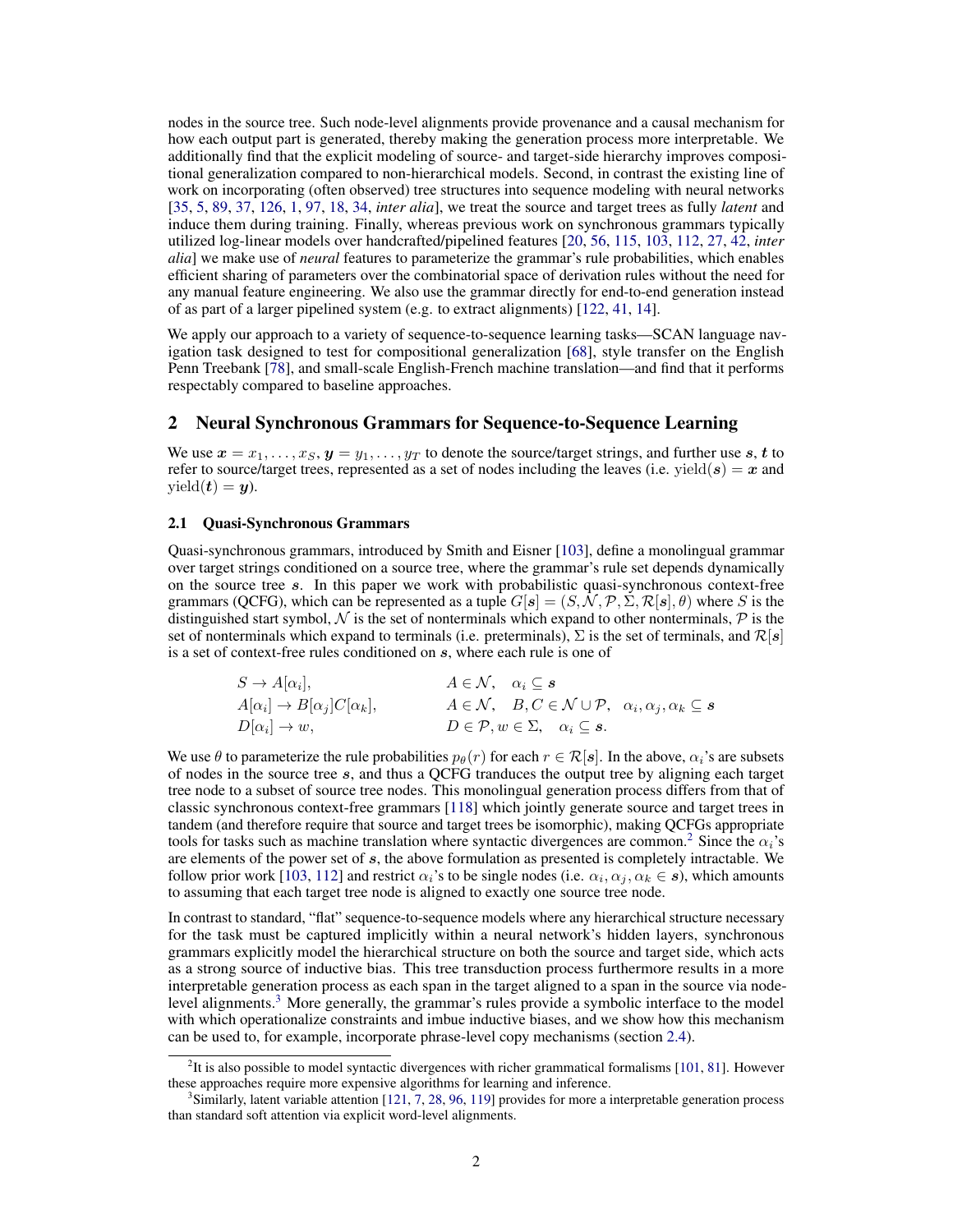#### 2.2 Parameterization

Since each source tree node  $\alpha_i$  is likely to occur only a few times (or just once) in the training corpus, parameter sharing becomes crucial. Prior work on QCFGs typically utilized log-linear models over handcrafted features to share parameters across rules [\[103,](#page-14-2) [42\]](#page-11-5). In this work we instead use a neural parameterization which allows for easy parameter sharing without the need for manual feature engineering. Concretely, we represent each target nonterminal and source node combination  $A[\alpha_i]$  as an embedding,

$$
\mathbf{e}_{A[\alpha_i]} = \mathbf{u}_A + \mathbf{h}_{\alpha_i},
$$

where  $u_A$  is the embedding for A, and  $h_{\alpha_i}$  is the representation of node  $\alpha_i$  given by running a TreeLSTM over the source tree s [\[107,](#page-14-7) [134\]](#page-15-6). These embeddings are then combined to produce the probability of each rule,

$$
p_{\theta}(S \to A[\alpha_i]) \qquad \propto \exp(\mathbf{u}_S^{\top} \mathbf{e}_{A[\alpha_i]}) ,
$$
  
\n
$$
p_{\theta}(A[\alpha_i] \to B[\alpha_j]C[\alpha_k]) \qquad \propto \exp(f_1(\mathbf{e}_{A[\alpha_i]})^{\top} (f_2(\mathbf{e}_{B[\alpha_j]}) + f_3(\mathbf{e}_{C[\alpha_k]}))) ) ,
$$
  
\n
$$
p_{\theta}(D[\alpha_i] \to w) \qquad \propto \exp(f_4(\mathbf{e}_{D[\alpha_i]})^{\top} \mathbf{u}_w + b_w) ,
$$

where  $f_1, f_2, f_3, f_4$  are feedforward networks with residual layers (see Appendix A.1 for the exact parameterization). Therefore the learnable parameters in this model are the nonterminal embeddings (i.e.  $u_A$  for  $A \in \{S\} \cup \mathcal{N} \cup \mathcal{P}$ ), terminal embeddings/biases (i.e.  $u_w, b_w$  for  $w \in \Sigma$ ), and the parameters of the TreeLSTM and the feedforward networks.

### 2.3 Learning and Inference

The QCFG described above defines a distribution over target trees (and by marginalization, target strings) given a source tree. While prior work on QCFGs typically relied on an off-the-shelf parser over the source to obtain its parse tree, this limits the generality of the approach. In this work, we learn a probabilistic source-side parser along with the QCFG. This parser is a monolingual PCFG with parameters  $\phi$  that defines a posterior distribution over binary parse trees given source strings, i.e.  $p_{\phi}(s | x)$ . Our PCFG uses the neural parameterization from Kim et al. [\[64\]](#page-12-4). With the parser in hand, we are now ready to define the log marginal likelihood,

$$
\log \, p_{\theta, \phi}(\boldsymbol{y} \,|\, \boldsymbol{x}) = \log \left( \sum_{\boldsymbol{s} \in \mathcal{T}(\boldsymbol{x})} \sum_{\boldsymbol{t} \in \mathcal{T}(\boldsymbol{y})} p_{\theta}(\boldsymbol{t} \,|\, \boldsymbol{s}) p_{\phi}(\boldsymbol{s} \,|\, \boldsymbol{x}) \right).
$$

Here  $\mathcal{T}(x)$  and  $\mathcal{T}(y)$  are the sets of trees whose yields are x and y respectively. Unlike in synchronous context-free grammars, it is not possible to efficiently marginalize over both  $\mathcal{T}(\mathbf{y})$ and  $T(x)$  due to the non-isomorphic assumption. However, we observe that the inner summation  $\sum_{t \in \mathcal{T}(y)} p_{\theta}(t | s) = p_{\theta}(y | s)$  can be computed with the usual inside algorithm [\[9\]](#page-10-8) in  $\mathcal{O}(|\mathcal{N}|(|\mathcal{N}|+|\mathcal{P}|)^2S^3T^3)$ , where S is the source length and T is the target length. This motivates the following lower bound on the log marginal likelihood,

$$
\log p_{\theta,\phi}(\mathbf{y} \,|\, \mathbf{x}) \geq \mathbb{E}_{\mathbf{s} \sim p_{\phi}(\mathbf{s} \,|\, \mathbf{x})}\left[\log p_{\theta}(\mathbf{y} \,|\, \mathbf{s})\right],
$$

which is obtained by the usual application of Jensen's inequality (see Appendix A.2).<sup>[4](#page-2-0)</sup>

An unbiased Monte Carlo estimator for the gradient with respect to  $\theta$  is straightforward to compute given a sample from  $p_{\phi}(s | x)$ , since we can just backpropagate through the inside algorithm. For the gradient respect to  $\phi$ , we use the score function estimator with a self-critical baseline [\[92\]](#page-14-8),

 $\nabla_{\phi} \mathbb{E}_{\boldsymbol{s} \sim p_{\phi}(\boldsymbol{s} \,|\, \boldsymbol{x})} \left[ \log p_{\theta}(\boldsymbol{y} \,|\, \boldsymbol{s}) \right] \approx \left( \log p_{\theta}(\boldsymbol{y} \,|\, \boldsymbol{s}') - \log p_{\theta}(\boldsymbol{y} \,|\, \widehat{\boldsymbol{s}}) \right) \nabla_{\phi} \log p_{\phi}(\boldsymbol{s}' \,|\, \boldsymbol{x}),$ 

$$
\log \, p_{\theta, \phi}(\boldsymbol{y} \,|\, \boldsymbol{x}) \geq \mathbb{E}_{\boldsymbol{s} \sim q_{\psi}(\boldsymbol{s} \,|\, \boldsymbol{x}, \boldsymbol{y}) } \, [\log p_{\theta}(\boldsymbol{y} \,|\, \boldsymbol{s})] - \mathrm{KL}[q_{\psi}(\boldsymbol{s} \,|\, \boldsymbol{x}, \boldsymbol{y}) \, \| \, p_{\phi}(\boldsymbol{s} \,|\, \boldsymbol{x})].
$$

This is equivalent to our objective if we set  $q_{\psi}(s | x, y) = p_{\phi}(s | x)$ . Rearranging some terms, we then have,

$$
\mathbb{E}_{\boldsymbol{s}\sim p_{\phi}(\boldsymbol{s}\,|\, \boldsymbol{x})} \left[ \log p_{\theta}(\boldsymbol{y}\,|\, \boldsymbol{s}) \right] = \log \, p_{\theta, \phi}(\boldsymbol{y}\,|\, \boldsymbol{x}) - \mathrm{KL}[p_{\phi}(\boldsymbol{s}\,|\, \boldsymbol{x}) \, \| \, p_{\theta, \phi}(\boldsymbol{s}\,|\, \boldsymbol{x}, \boldsymbol{y})].
$$

<span id="page-2-0"></span><sup>4</sup>As is standard in variational approaches, one can tighten this bound with the use of a variational distribution  $q_{\psi}(s | x, y)$ , which results in the following evidence lower bound,

Hence, our use of  $p_{\phi}(s | x)$  as the variational distribution is militating towards learning a model which achieves good likelihood but at the same time has a posterior distribution  $p_{\theta,\phi}(s | x, y)$  that is close to the prior  $p_{\phi}(s | x)$ (i.e. learning a model where most of the uncertainty about s is captured by  $x$  alone). This is arguably reasonable for many language applications since parse trees are often assumed to be task-agnostic.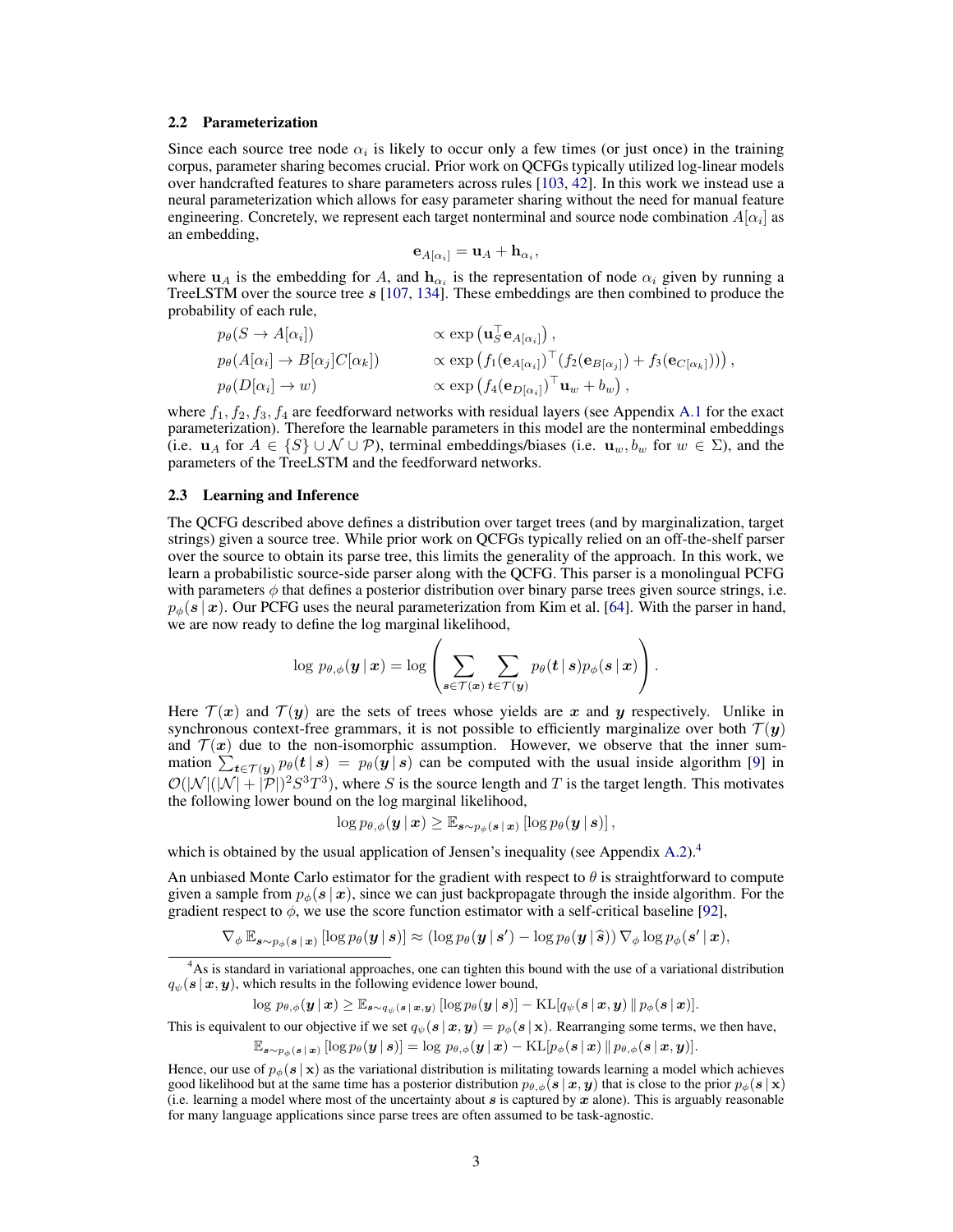where s' is a sample from  $p_{\phi}(s | x)$  and  $\hat{s}$  is the MAP tree from  $p_{\phi}(s | x)$ . We also found it important to requiring the source parset by simultaneously training it as a monolingual PCEG and therefore to regularize the source parser by simultaneously training it as a monolingual PCFG, and therefore add  $\bar{\nabla}_{\phi} \log p_{\phi}(\boldsymbol{x})$  to the gradient expression above.<sup>[5](#page-3-1)</sup> Obtaining the sample tree s', the argmax tree  $\hat{s}$ , and scoring the sampled tree  $\log p_{\phi}(s' | x)$  all require  $\mathcal{O}(S^3)$  dynamic programs. Hence the runtime is still dominated by the  $\mathcal{O}(S^3T^3)$  dynamic program to compute  $\log p_\theta(\mathbf{y} | \mathbf{s}')$  and  $\log p_\theta(\mathbf{y} | \mathbf{s})$ .<sup>[6](#page-3-2)</sup> We found this to be manageable on modern GPUs with a vectorized implementation of the inside algorithm. Our implementation uses the Torch-Struct library [\[93\]](#page-14-9).

Predictive inference For decoding, we first run MAP inference with the source parser to obtain  $\hat{s} = \argmax_{s} p_{\phi}(s | x)$ . Given  $\hat{s}$ , finding the most probable sequence  $\argmax_{y} p_{\theta}(y | \hat{s})$  (i.e. the consensus string of the grammar  $G[\hat{s}]$ ) is still difficult, and in fact NP-hard [\[102,](#page-14-10) [16,](#page-10-9) [77\]](#page-13-5). We therefore resort to an approximate decoding scheme where we sample K target trees  $t^{(1)}, \ldots t^{(K)}$  from  $G[\hat{s}]$ , rescore the vields of the sampled trees, and return the tree whose vield has the lowest perplexity rescore the yields of the sampled trees, and return the tree whose yield has the lowest perplexity.

#### <span id="page-3-0"></span>2.4 Extensions

Here we show that the formalism of synchronous grammars provides a flexible interface with which to interact with the model.

Phrase-level copying Incorporating copy mechanisms into sequence-to-sequence models has led to significant improvements for tasks where there is overlap between the source and target sequences [\[58,](#page-12-5) [83,](#page-13-6) [48,](#page-12-6) [73,](#page-13-7) [47,](#page-12-7) [95\]](#page-14-11). These models typically define a latent variable at each time step that learns to decide to either copy from the source or generate from the target vocabulary. While useful, most existing copy mechanisms can only copy singletons due to the word-level encoder/decoder.<sup>[7](#page-3-3)</sup> In contrast, the hierarchical generative process of QCFGs makes it convenient to incorporate phrase-level copy mechanisms by using a special-purpose nonterminal/preterminal that always copies the yield of the source subtree that it is combined with. Concretely, letting  $A_{\text{copy}} \in \mathcal{N}$  be a COPY nonterminal, we can expand the rule set  $\mathcal{R}[s]$  to include rules of the form  $\bar{A}_{\text{COPY}}[\alpha_i] \to v$  for  $v \in \Sigma^+$ , and define the probabilities to be,

$$
p_{\theta}(A_{\text{COPY}}[\alpha_i] \to v) \stackrel{\text{def}}{=} \mathbb{1}\{v = \text{yield}(\alpha_i)\}.
$$

(The preterminal copy mechanism is similarly defined.) Computing  $p_{\theta}(y | s)$  in this modified grammar requires a straightforward modification of the inside algorithm.<sup>[8](#page-3-4)</sup> In our style transfer experiments in section [3.2](#page-5-0) we show that this phrase-level copying is important for obtaining good performance. While not explored in the present work, such a mechanism can readily be employed to incorporate external transformations rules (e.g. from bilingual lexicons or transliteration tables) into the modeling process, which has been previously investigated at the singleton-level [\[88,](#page-13-8) [3\]](#page-10-10).

Adding constraints on rules For some applications we may want to place additional restrictions on the rule set to operationalize domain-specific constraints and inductive biases. For example, setting  $\alpha_j, \alpha_k \in \text{descendant}(\alpha_i)$  for rules of the form  $A[\alpha_i] \to B[\alpha_j]C[\alpha_k]$  would constrain the target tree hierarchy to respect the source tree hierarchy, while restricting  $\alpha_i$  to source terminals (i.e.  $\alpha_i \in \text{yield}(\bm{s}))$  for rules of the form  $D[\alpha_i] \to w$  would enforce that each target terminal be aligned to a source terminal. We indeed make use of such restrictions in our experiments.

Incorporating autoregressive language models Finally, we remark that simple extensions of the QCFG can incorporate standard autoregressive language models. Let  $p_{LM}(w | \gamma)$  be a distribution over the next word given by a (potentially conditional) language model given arbitrary context  $\gamma$  (e.g.  $\gamma = y_{\leq t}$  for a monolingual language model and  $\gamma = x, y_{\leq t}$  for a sequence-to-sequence model). One way to embed this language model into a QCFG would be to use a special LM preterminal  $D_{LM} \in \mathcal{P}$ that is not combined with any source node, and define the emission probability to be,

$$
p_{\theta}(D_{LM} \to w) \stackrel{\text{def}}{=} p_{LM}(w \mid \gamma).
$$

(The nonterminal probabilities  $p_\theta(A[\alpha_i] \to D_{LM}C[\alpha_k])$  and  $p_\theta(A[\alpha_i] \to B[\alpha_j]D_{LM})$  are computed with the associated symbol embedding  $\mathbf{u}_{D_{LM}}$ .) Both the QCFG and the language model can then be trained jointly.

<span id="page-3-2"></span><span id="page-3-1"></span><sup>&</sup>lt;sup>5</sup>This motivates our use of a generative rather than a discriminative parser on the source side.

<sup>&</sup>lt;sup>6</sup>This runtime is incidentally is the same as that of the bitext inside algorithm for marginalizing over both source and target trees in rank-two synchronous context-free grammars.

<span id="page-3-4"></span><span id="page-3-3"></span><sup>&</sup>lt;sup>7</sup>However see Zhou et al. [\[132\]](#page-15-7), Panthaplackel et al. [\[87\]](#page-13-9), and Wiseman et al. [\[114\]](#page-14-12).

<sup>&</sup>lt;sup>8</sup>Letting  $\beta[s, t, N] = p_{\theta}(N \stackrel{*}{\to} \mathbf{y}_{s:t})$  be the inside variable for N's being the root of the subtree over  $\mathbf{y}_{s:t}$ , we can simply set  $\beta[s, t, A_{\text{copy}}[\alpha_i]] = \mathbb{1}\{\mathbf{y}_{s:t} = \text{yield}(\alpha_i)\}\.$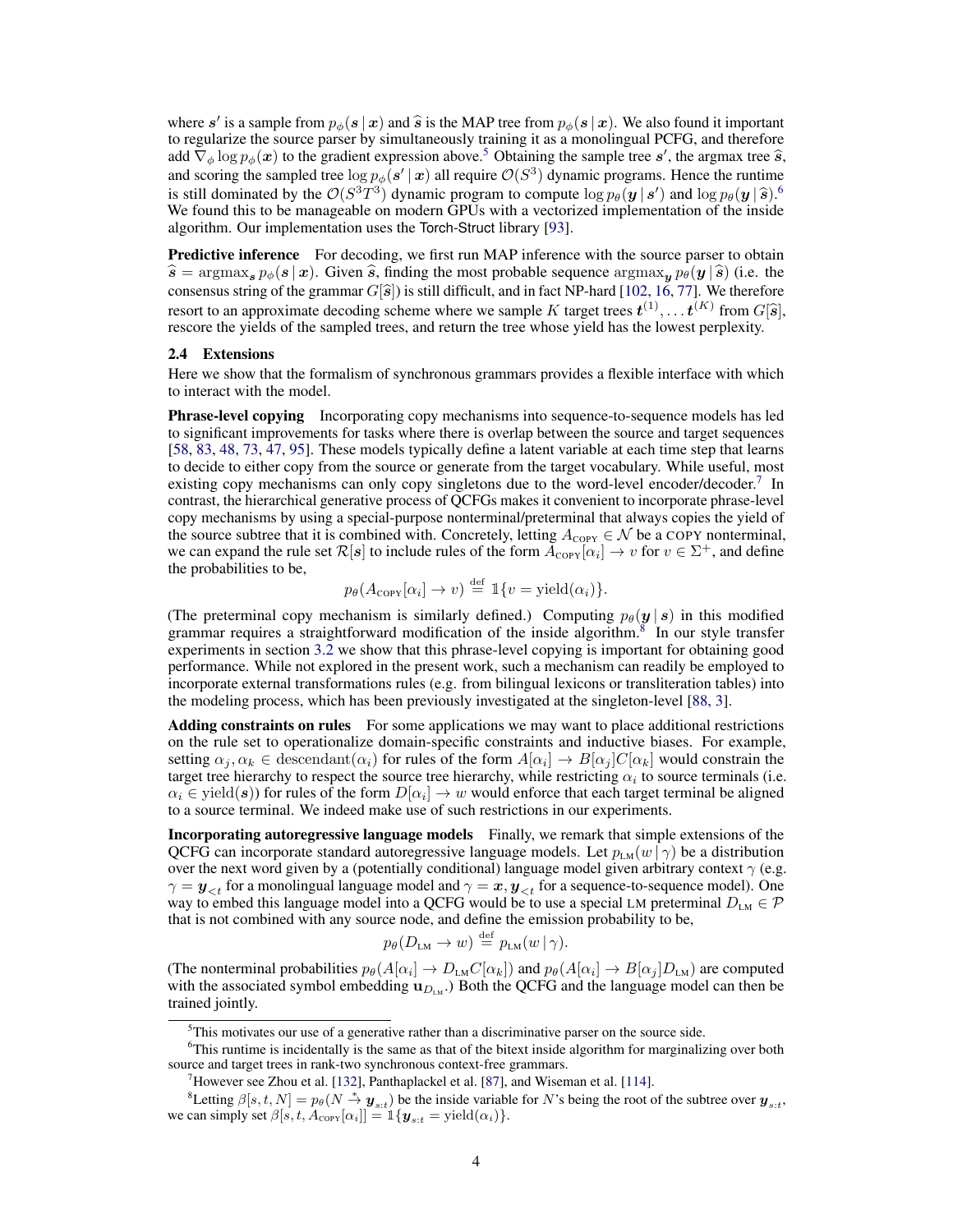<span id="page-4-2"></span>

| Approach              |                          |                   | Simple Jump A. Right Length |                   |
|-----------------------|--------------------------|-------------------|-----------------------------|-------------------|
| <b>RNN</b> [68]       | 99.7                     | 1.7               | 2.5                         | 13.8              |
| <b>CNN [29]</b>       | 100.0                    | 69.2              | 56.7                        | 0.0               |
| Transformer [38]      |                          | 1.0               | 53.3                        | 0.0               |
| <b>T5-base</b> [38]   | $\qquad \qquad -$        | 99.5              | 33.2                        | 14.4              |
| Syntactic Attn [94]   | 100.0                    | 91.0              | 28.9                        | 15.2              |
| Meta Seq2Seq [67]     | $\overline{\phantom{0}}$ | 99.9              | 99.9                        | 16.6              |
| <b>CGPS</b> [70]      | 99.9                     | 98.8              | 83.2                        | 20.3              |
| Equivar. Seq2Seq [44] | 100.0                    | 99.1              | 92.0                        | 15.9              |
| Span-based SP [54]    | 100.0                    | $\qquad \qquad -$ | 100.0                       |                   |
| <b>LANE</b> [76]      | 100.0                    | 100.0             | 100.0                       | 100.0             |
| Program Synth. [85]   | 100.0                    | 100.0             | 100.0                       | 100.0             |
| NeSS $[19]$           | 100.0                    | 100.0             | 100.0                       | 100.0             |
| NQG-T5 [98]           | 100.0                    | 100.0             | $\overline{\phantom{m}}$    | 100.0             |
| $GECA$ [6]            |                          | 87.0              | 82.0                        | $\qquad \qquad -$ |
| R&R Data Aug. [4]     | $\qquad \qquad -$        | 88.0              | 82.0                        | $\qquad \qquad -$ |
| Neural QCFG (ours)    | 96.9                     | 96.8              | 98.7                        | 95.7              |

Table 1: Accuracy on the SCAN dataset splits compared to previous work.

Table 2: Frequently-occurring rules from MAP target trees on the *add primitive (jump)* train set.

For some cases we may want to make use of a conditional language model that condition on subparts of the source sentence. This may be appropriate for learning to translate non-compositional phrases whose translations cannot be obtained by stitching together independent translations of subparts (e.g. idioms such as "kicked the bucket"). In this case we can make use of a special nonterminal  $A_{LM} \in \mathcal{N}$ which is combined with source tree nodes to produce rules of the form  $A_{LM}[\alpha_i] \to v$  for  $v \in \Sigma^+$ . The associated probabilities are then defined to be,

$$
p_{\theta}(A_{LM}[\alpha_i] \rightarrow v) \stackrel{\text{def}}{=} p_{LM}(v \mid \text{yield}(\alpha_i)).
$$

While these extensions can embed flexible autoregressive models within a  $QCFG<sup>9</sup>$  $QCFG<sup>9</sup>$  $QCFG<sup>9</sup>$ , they also inherit many of the issues attendant with such models (e.g. over-reliance on surface form). In preliminary experiments with these variants, we found the combined model to quickly degenerate into the uninteresting case of always using the conditional language model, and hence did not pursue this further. However it is possible that modifications to the approach (e.g. posterior regularization to penalize overuse of the conditional language model) could lead to improvements.

# 3 Experiments

We apply the neural QCFG described above to a variety of sequence-to-sequence learning tasks. These experiments are not intended to push the state-of-the-art on these tasks but rather intended to assess whether our approach performs respectably against standard baselines while simulatenously learning interesting and interpretable structures.

# 3.1 SCAN

We first experiment on SCAN [\[68\]](#page-12-1), a diagnostic dataset where a model has to learn to translate simple English commands to actions (e.g. jump twice after walk  $\rightarrow$  WALK JUMP JUMP). While conceptually simple, standard sequence-to-sequence models have been shown to fail on splits of the data designed to test for compositional generalization. We focus on four commonly-used splits: (1) *simple*, where train/test split is random, (2) *add primitive (jump)*, where the primitive command jump is seen in isolation in training and must combine with other commands during testing,[10](#page-4-1) (3) *add template (around right)*, where the template around right is not seen during training, and (4) *length*, where the model is trained on action sequences of length at most 22 and tested on action sequences of length between 24 and 48.

<span id="page-4-0"></span><sup>&</sup>lt;sup>9</sup>Alternatively, we can also embed a QCFG within an autoregressive language model with a binary latent variable  $z_t$  (with distribution  $p_{LM}(z_t | x, y_{< t})$ ) at each time step. This variable—marginalized over during training—selects between  $p_{LM}(y_t | \bm{x}, \bm{y}_{< t})$  and  $p_{\theta}(y_t | \bm{s}, \bm{y}_{< t})$ , where the latter next-word probability distribution in the QCFG can be computed with a probabilistic Earley parser [\[105\]](#page-14-15). The difference between the approaches stems from whether the switch decision is made by the QCFG or by the language model.

<span id="page-4-1"></span> $10$ The QCFG defined in this paper places zero probability on length-one target strings, which presents an issue for this split of SCAN where jump  $\rightarrow$  JUMP is the only context in which "JUMP" occurs in the training set. To address this, in cases where the target string is a singleton we simply replicate the source and target, i.e.  $\varphi$  jump  $\rightarrow$  JUMP becomes jump  $\varphi$  JUMP JUMP.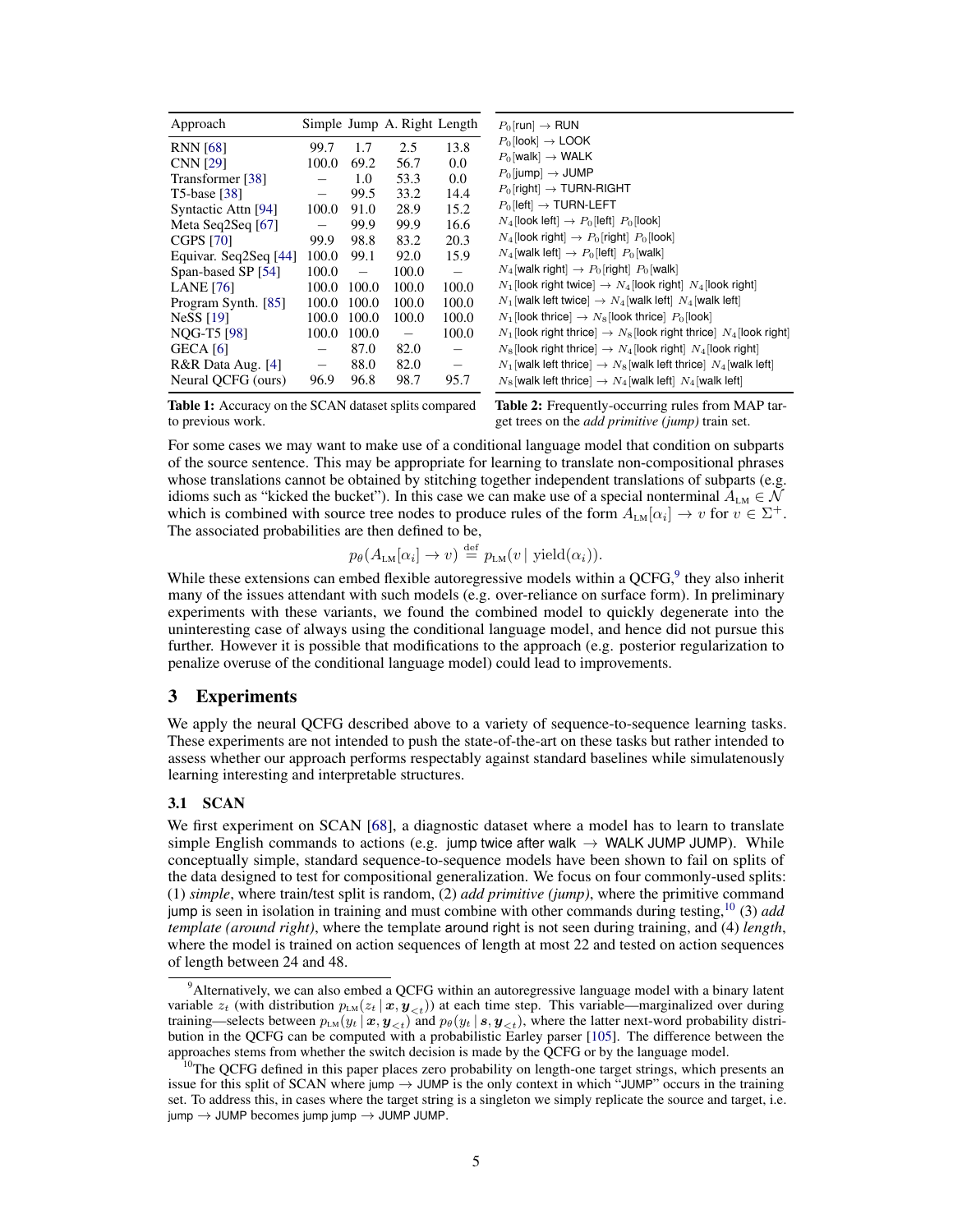<span id="page-5-1"></span>

Figure 1: Generation from the neural QCFG on a test example from the *add primitive (jump)* split of SCAN. The induced tree from the learned source parser is shown on the left, and the target tree derivation is shown on the right. We do not show the initial root-level node (i.e.  $S \to N_0[\alpha_{12}]$ ). While the model does not distinguish between preterminals and terminals on the source tree, we have shown them separately for additional clarity. We also show some of the node-level alignments with dashed lines.

In these experiments, the nonterminals  $A \in \mathcal{N}$  are only combined with source nodes that govern at least two nodes, and the preterminals  $P \in \mathcal{P}$  are only combined with source terminals. We set  $|\mathcal{N}| = 10$  and  $|\mathcal{P}| = 1$ , and place two additional restrictions on the rule set. First, for rules of the form  $S \to A[\alpha_i]$  we restrict  $\alpha_i$  to always be the root of the source tree. Second, for rules of the form  $A[\alpha_i] \to B[\alpha_j]C[\alpha_k]$  we restrict  $\alpha_j, \alpha_k$  either be a descendant of  $\alpha_i$ , or  $\alpha_i$  itself (i.e.  $\alpha_i, \alpha_k \in \text{descendant}(\alpha_i) \cup \{\alpha_i\}.$  These restrictions operationalize the constraint that the target tree hierarchy respects the source tree hierarchy, though still in a much looser sense than in an isomorphism. We found these constraints to be crucial in learning models that perform well on the compositional splits of the dataset. See Appendix A.3.1 for the full experimental setup and hyperparameters.

Results Table [1](#page-4-2) shows our results against various baselines on SCAN. While many approaches are able to solve this dataset almost perfectly, they often make use of SCAN-specific knowledge, which precludes their straightforward application to non-synthetic domains. The neural QCFG performs respectably while remaining domain-agnostic. In Table [2](#page-4-2) we show some examples of frequentlyoccurring rules based on their MAP target tree counts on the training set of the *add primitive (jump)* split. Many of the rules are sensible, and they furthermore illustrate the need for multiple nonterminal symbols. For example, in order to deal with source phrases of form " $x$  thrice" in a grammar that only has unary and binary rules, the model uses the nonterminals  $N_1$  and  $N_8$  in different ways when combined with the same phrase. Figure [1](#page-5-1) shows an example generation from the test set of the *add primitive (jump)* split, where we find that node-level alignments provide explicit provenance for each target span and thus makes the generation process more interpretable than standard attention mechanisms. These alignments can also be used to diagnose and rectify systematic errors. For example, we sometimes found the model to incorrectly split "x {and,after} y" to "x x" (or "y y") at the root node. When we manually disallowed such splits during decoding, performance increased by 1%-2% across the board, showcasing a benefit of grammar-based models which makes it possible to directly manipulate model generations by intervening on the set of derivation rules.

### <span id="page-5-0"></span>3.2 Style Transfer

We next apply our approach on style transfer on English utilizing the StylePTB dataset from Lyu et al. [\[78\]](#page-13-3). We focus on the three *hard transfer* tasks identified by the original paper: (1) *active to passive*, where a sentence has to be changed from active to passive voice (2808 examples), (2) *adjective emphasis*, where a sentence has to be rewritten to emphasize a particular adjective (696 examples) (3) *verb/action emphasis*, where a sentence has to be rewritten to emphasize a particular verb/action  $(1201$  examples).<sup>[11](#page-5-2)</sup> The main difficulty with these tasks stems from the small training set combined with the relative complexity of these tasks.

For these experiments we set  $|\mathcal{N}| = |\mathcal{P}| = 8$  and use the same restrictions on the rule set as in the SCAN experiments. We also found it helpful to contextualize the source embedding with a bidirectional LSTM before feeding to the TreeLSTM encoder.<sup>[12](#page-5-3)</sup> We further experiment with the

<span id="page-5-2"></span> $11$ To encode information about which word to be emphasized in the adjective/verb emphasis tasks, we use a binary variable whose embedding is added to the word embedding on the encoder side.

<span id="page-5-3"></span> $12A$  drawback of using contextualized word embeddings as input to the TreeLSTM is that since the representations  $h_{\alpha_i}$  for each node  $\alpha_i$  are now a function of the entire sentence (and not just the leaves), we can no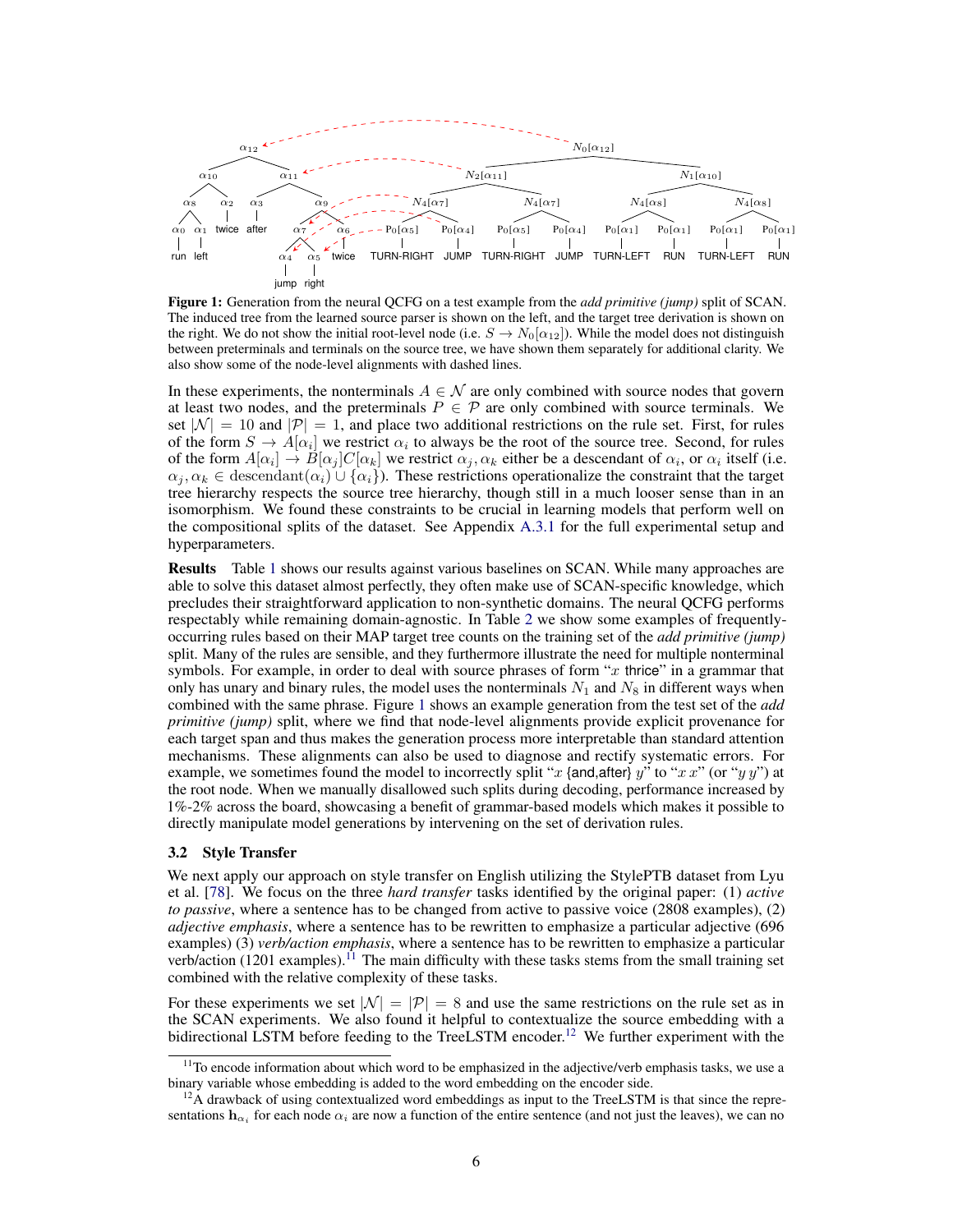<span id="page-6-0"></span>

| <b>Transfer Type</b>     | Approach           |       |       |       |       |       | BLEU-1 BLEU-2 BLEU-3 BLEU-4 METEOR ROUGE-L CIDEr |       |
|--------------------------|--------------------|-------|-------|-------|-------|-------|--------------------------------------------------|-------|
| <b>Active to Passive</b> | GPT2-finetune      | 0.476 | 0.329 | 0.238 | 0.189 | 0.216 | 0.464                                            | 1.820 |
|                          | Seq2Seq            | 0.373 | 0.220 | 0.141 | 0.103 | 0.131 | 0.345                                            | 0.845 |
|                          | Retrieve-Edit      | 0.681 | 0.598 | 0.503 | 0.427 | 0.383 | 0.663                                            | 4.535 |
|                          | Human              | 0.931 | 0.881 | 0.835 | 0.795 | 0.587 | 0.905                                            | 8.603 |
|                          | Seq2Seq            | 0.505 | 0.349 | 0.253 | 0.190 | 0.235 | 0.475                                            | 2.000 |
|                          | Neural QCFG        | 0.431 | 0.637 | 0.548 | 0.472 | 0.415 | 0.695                                            | 4.294 |
|                          | $Seq2Seq + copy$   | 0.838 | 0.735 | 0.673 | 0.598 | 0.467 | 0.771                                            | 5.941 |
|                          | Neural QCFG + copy | 0.836 | 0.771 | 0.713 | 0.662 | 0.499 | 0.803                                            | 6.410 |
| Adj. Emphasis            | GPT2-finetune      | 0.263 | 0.079 | 0.028 | 0.000 | 0.112 | 0.188                                            | 0.386 |
|                          | Seq2Seq            | 0.187 | 0.058 | 0.018 | 0.000 | 0.059 | 0.179                                            | 0.141 |
|                          | Retrieve-Edit      | 0.387 | 0.276 | 0.211 | 0.164 | 0.193 | 0.369                                            | 1.679 |
|                          | Human              | 0.834 | 0.753 | 0.679 | 0.661 | 0.522 | 0.811                                            | 6.796 |
|                          | Seq2Seq            | 0.332 | 0.333 | 0.051 | 0.000 | 0.142 | 0.27                                             | 0.845 |
|                          | Neural QCFG        | 0.348 | 0.178 | 0.062 | 0.000 | 0.162 | 0.317                                            | 0.667 |
|                          | $Seq2Seq + copy$   | 0.505 | 0.296 | 0.184 | 0.119 | 0.242 | 0.514                                            | 1.839 |
|                          | Neural QCFG + copy | 0.676 | 0.506 | 0.393 | 0.316 | 0.373 | 0.683                                            | 3.424 |
| Verb Emphasis            | GPT2-finetune      | 0.309 | 0.170 | 0.095 | 0.041 | 0.140 | 0.292                                            | 0.593 |
|                          | Seq2Seq            | 0.289 | 0.127 | 0.066 | 0.038 | 0.098 | 0.275                                            | 0.300 |
|                          | Retrieve-Edit      | 0.416 | 0.284 | 0.209 | 0.148 | 0.223 | 0.423                                            | 1.778 |
|                          | Human              | 0.649 | 0.569 | 0.493 | 0.421 | 0.433 | 0.693                                            | 5.668 |
|                          | Seq2Seq            | 0.355 | 0.152 | 0.083 | 0.043 | 0.151 | 0.320                                            | 0.530 |
|                          | Neural QCFG        | 0.431 | 0.250 | 0.140 | 0.073 | 0.219 | 0.408                                            | 1.097 |
|                          | $Seq2Seq + copy$   | 0.526 | 0.389 | 0.294 | 0.214 | 0.294 | 0.464                                            | 2.346 |
|                          | Neural QCFG + copy | 0.664 | 0.512 | 0.407 | 0.319 | 0.370 | 0.589                                            | 3.227 |

Table 3: Results on the *hard* style transfer tasks from the StylePTB dataset [\[78\]](#page-13-3). For each transfer type, the top four rows are from Lyu et al. [\[78\]](#page-13-3), while the bottom four rows are from this paper. Metrics such as BLEU and ROUGE are normally scaled to [0, 100] (as in Table [4\)](#page-7-0), but here we keep them at [0, 1] as in the original paper.

phrase-level copy mechanism as described in section [2.4.](#page-3-0) The original paper provides several strong baselines: finetuned GPT2, a standard sequence-to-sequence model, and the retrieve-and-edit model from Hashimoto et al. [\[53\]](#page-12-10). We also train our own baseline sequence-to-sequence model with a word-level copy mechanism. See Appendix A.3.2 for more details.

Results Table [3](#page-6-0) shows the results where we observe that the neural QCFG performs well compared to the various baselines.<sup>[13](#page-6-1)</sup> We further find that incorporating the copy mechanism improves results substantially for both the baseline LSTM and the neural  $\widetilde{Q}$ CFG.<sup>[14](#page-6-2)</sup> Figure [2](#page-7-1) shows a test example from the *active-to-passive* task, which shows the word- and phrase-level copying mechanism in action. In this example the source tree is linguistically incorrect, but the grammar is nonetheless able to appropriately transduce the output. Given that linguistic phrases are generally more likely to remain unchanged in these types tasks, incorporating this knowledge into the learning process could potentially improve results.<sup>[15](#page-6-3)</sup> For example in Figure [2](#page-7-1) the ideal case would be to copy the phrase "a 2-for-1 stock split" but this is not possible due to the incorrectly predicted source tree. Finally, although our approach ostensibly improves upon the baselines according to many of the  $n$ -gram-based metrics, we observed the generated sentences to be often ungrammatical, highlighting the limitations of automatic metrics for these tasks while at the same time indicating opportunities for further work in this area.

longer guarantee that target derivations such as  $A[\alpha_i] \stackrel{*}{\to} y_{s:t}$  only depend on  $\alpha_i$ . This somewhat hinders the interpretability of the node-level alignments.

<span id="page-6-1"></span> $<sup>13</sup>$ As in the original paper we calculate the automatic metrics using the nlg-eval library, available at</sup> <https://github.com/Maluuba/nlg-eval>.

<span id="page-6-2"></span> $14$ Even for models that do not explicitly use the copy mechanism, we indirectly allow for copying by replacing the  $\langle$ unk $\rangle$  token with the source token that the preterminal is combined with in the neural QCFG case, or the source token that had the maximum attention weight in the LSTM case. This explains the outperformance of our baseline sequence-to-sequence models compared to the baselines from Lyu et al. [\[78\]](#page-13-3), which roughly uses the same architecture.

<span id="page-6-3"></span><sup>&</sup>lt;sup>15</sup>There are many ways to do this. For example, one could identify the longest overlap between the source and target, and use posterior regularization on the source PCFG to encourage it to be a valid constituent.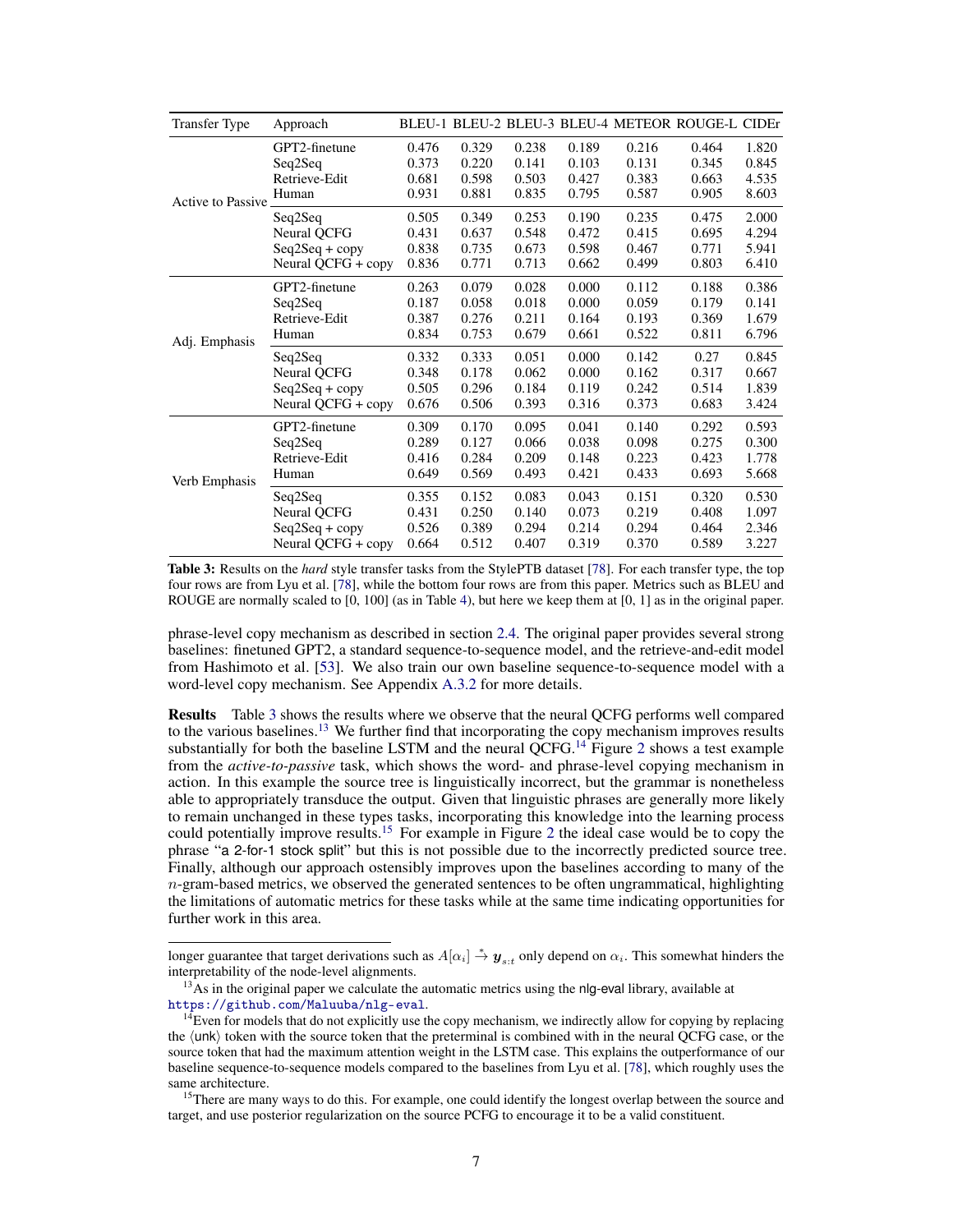<span id="page-7-1"></span>

Figure 2: A test example from the *active to passive* style transfer task on the Penn Treebank. The induced tree from the learned source parser is shown on the left, and the target tree derivation is shown on the right. The source tree is linguistically incorrect but the model is still able to correctly tranduce the output. Some examples of COPY nonterminals/preterminals and their aligned source nodes are shown with dashed arrows.

#### 3.3 Machine Translation

Our final experiment is on a small-scale English-French machine translation dataset from Lake and Baroni [\[68\]](#page-12-1). Here we are interested in evaluating the model in two ways: first, to see if it can perform well as a standard machine translation system on a randomly held out test set, and second, to see if it can systematically generalize to unseen combinations. To assess the latter, Lake and Baroni [\[68\]](#page-12-1) add 1000 repetitions of i am daxy  $\rightarrow$  je suis daxiste to the training set and test on 8 new sentences that use *daxy* in novel combinations (e.g. he is daxy  $\rightarrow$  il est daxiste and i am not daxy  $\rightarrow$  je ne suis pas daxiste). As the original dataset does not provide official splits, we randomly split the dataset into 6073 examples for training (1000 of which is the "i am daxy" example), 631 examples for validation, and 583 for test.<sup>[16](#page-7-2)</sup>

For these experiments, we set  $|\mathcal{N}| = |\mathcal{P}| = 14$  and combine all source tree nodes with all nonterminals/preterminals. We place two restrictions on the rule set: for rules of the form  $S \to A[\alpha_i]$  we restrict  $\alpha_i$  to be the root of the source tree (as in previous experiments), and for rules of the form  $A[\alpha_i] \to B[\alpha_j]C[\alpha_k]$  we restrict  $\alpha_j, \alpha_k$  to be the direct children of  $\alpha_i$  such that  $\alpha_j \neq \alpha_k$  (or  $\alpha_i$  itself if  $\alpha_i$  has no children).<sup>[17](#page-7-3)</sup> As in the style transfer experiments, we also experiment with a bidirectional LSTM encoder which contextualizes the source word embeddings before the TreeLSTM layer. Our baselines here include standard LSTM/Transformer models as well as approaches that explicitly target compositional generalization [\[70,](#page-13-10) [19\]](#page-10-11).

<span id="page-7-0"></span>

|      | BLEU daxy acc. |  |  |
|------|----------------|--|--|
| 25.1 | 12.5%          |  |  |
| 30.4 | 100%           |  |  |
| 19.2 | 100%           |  |  |
|      | 100%           |  |  |
| 23.5 | 100%           |  |  |
| 26.8 | 75.0%          |  |  |
|      |                |  |  |

Table 4: Results on English-French machine translation.

Results Table [4](#page-7-0) shows BLEU on the regular test set of 583 sentences and accuracy on the 8 *daxy* sentences.<sup>[18](#page-7-4)</sup> While the neural QCFG performs nontrivially, it is soundly outperformed by a welltuned Transformer model, which performs impressively well even on the *daxy* test set.[19](#page-7-5) We thus consider our results on machine translation to be largely negative. Interestingly, the use of contextualized word embeddings (via the bidirectional LSTM) improves BLEU but hurts compositional generalization, highlighting the potential pitfalls of using flexible models which can sometimes entangle representations in undesirable ways.<sup>[20](#page-7-6)</sup> Figure [3](#page-8-0) shows several examples of target tree derivations from the neural QCFG that does

<span id="page-7-2"></span><sup>&</sup>lt;sup>16</sup>The original dataset has 10000 examples (not including the *daxy* examples), but many of them involve duplicate source sentences. We removed such duplicates in our split of the data.

<span id="page-7-3"></span> $17$ These restrictions are closer to the strict isormorphic requirement in synchronous context-free grammars than in previous experiments. However they still allow for non-isormorphic trees since  $\alpha_i$  can be inherited if it has no children.

<span id="page-7-4"></span><sup>18</sup>For CGPS and NeSS, the original papers only assess accuracy on the *daxy* test set, and furthermore do not provide the training/validation/test splits. To obtain BLEU for CGPS, we run the publicly available code (<https://github.com/yli1/CGPS>) on our split of the data. For NeSS, the code is not publicly available but the authors provided a version of their implementation. However, the provided code/hyperparameters were tailored for the SCAN dataset, and despite our best efforts to adapt the code/hyperparameters to our setup we were unable obtain sensible results on the machine translation dataset.

<span id="page-7-5"></span> $19$ The Transformer did, however, require some hyperparameter tuning given the small size of our dataset. Similar findings have been reported by Wu et al. [\[120\]](#page-15-8) in the context of applying Transformers to moderately sized character-level transduction datasets.

<span id="page-7-6"></span><sup>&</sup>lt;sup>20</sup>This variant of the neural QCFG also does poorly on the compositional splits of SCAN.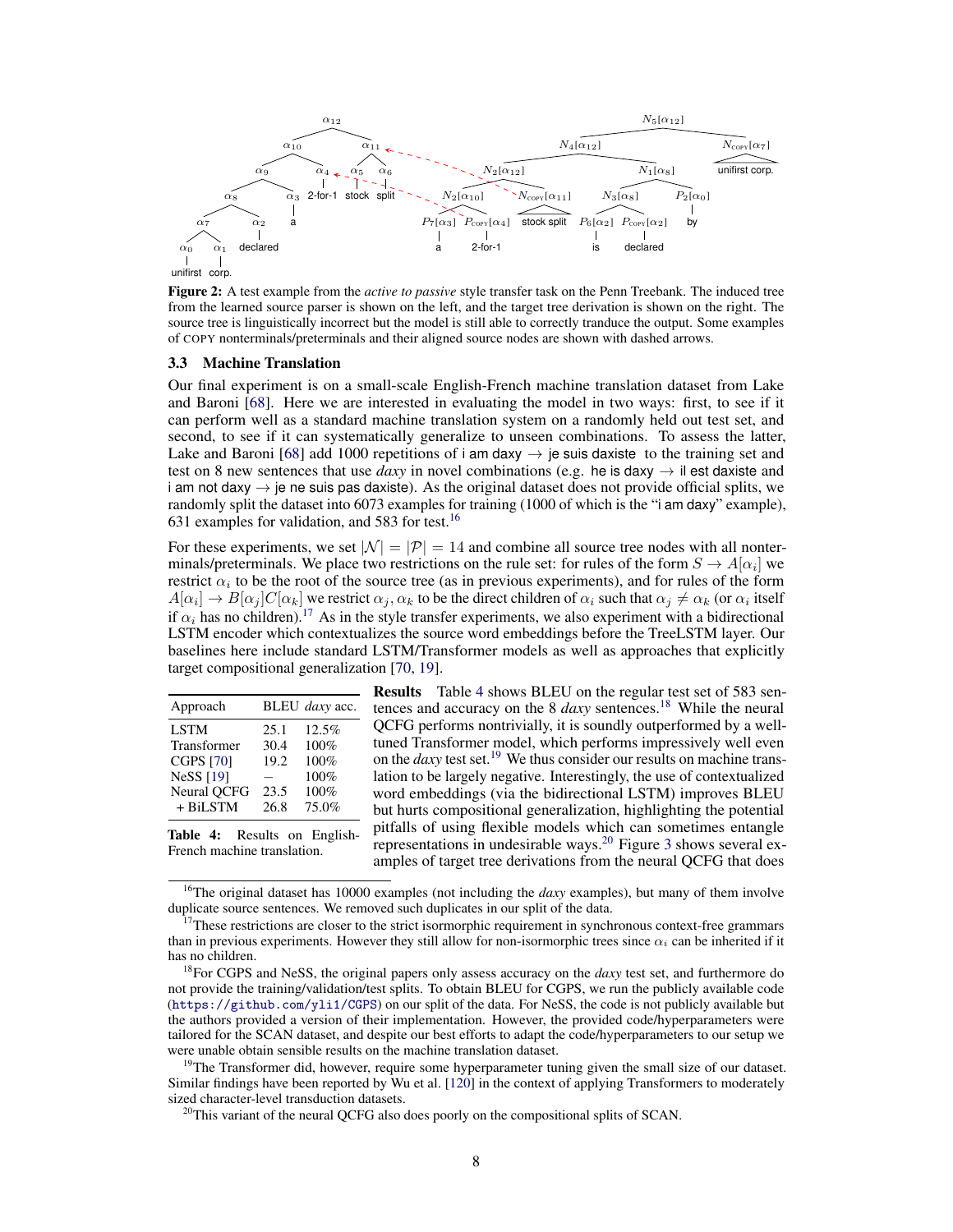<span id="page-8-0"></span>

Figure 3: Target tree derivations from the English-French machine translation experiments. Top left is an example from the regular test set, top right is a [made-up example](https://www.youtube.com/watch?v=lGOofzZOyl8) (which is incorrectly translated by the model), and the bottom three trees are from the *daxy* test set. We do not explicitly show the source trees here and instead show the source phrases as arguments to the target tree nonterminals/preterminals.

not use contextualized word embeddings. The induced source trees are sometimes linguistically incorrect (e.g. in the top left example "as tall as" would not be considered a valid linguistic phrase), but the QCFG is still able to correctly transduce the output by also learning unconventional trees on the target side as well. This is reminiscent of classic hierarchical phrase-based approaches to machine translation where the extracted phrases often do not correspond to linguistic phrases [\[20\]](#page-10-5). Finally, although the model does well on the *daxy* test set, it still incorrectly translates simple but unusual made-up examples such as "[i m not a cat](https://www.youtube.com/watch?v=lGOofzZOyl8)" (Figure [3,](#page-8-0) top right). This is despite the fact that examples of the form i {am,m} not a  $x \to$  je ne suis pas {un,une} y occur multiple times in the training set.<sup>[21](#page-8-1)</sup> We speculate that while the probabilistic nature of the grammar and the use of distributed representations enables easier training, they contribute to the model's being (still) vulnerable to spurious correlations.

# 4 Discussion

While we have shown that neural quasi-synchronous grammars can perform well for some sequenceto-sequence learning tasks, there are several serious limitations. For one, the  $O(|N|(|N| +$  $|\mathcal{P}|^2 S^3 T^3$ ) dynamic program will likely pose challenges in scaling this approach to larger datasets with longer sequences.<sup>[22](#page-8-2)</sup> Predictive inference was also much more expensive since we found it necessary to sample and score a large number of target trees to perform well on the non-synthetic datasets (see Appendix A.3). The conditional independence assumptions made by the QCFG may also be too strong for some tasks that involve complex dependencies, and the approach may furthermore be inappropriate for domains where the input and output are not naturally tree-structured. The models were quite sensitive to hyperparameters and some datasets needed training over multiple random seeds to perform well. These factors make our approach much less "off-the-shelf" than standard sequence-to-sequence models, although this may be partially attributable to the availability of a robust set of hyperparameters for existing approaches.

<span id="page-8-2"></span><span id="page-8-1"></span> $21$ The other models were also unable to correctly translate this sentence.

<sup>&</sup>lt;sup>22</sup>Indeed, on realistic machine translation datasets with longer sequences we quickly ran into memory issues when running the model on just a single example, even with a multi-GPU implementation of the inside algorithm distributed over four 32GB GPUs. To apply the model on longer sentences, an interesting future direction might involve working with a "soft" version of the grammar, where the nonterminals embeddings are contexualized against source elements via soft attention. The runtime and memory for marginalizing over target trees in this soft QCFG would have a linear (instead of cubic) dependence source length.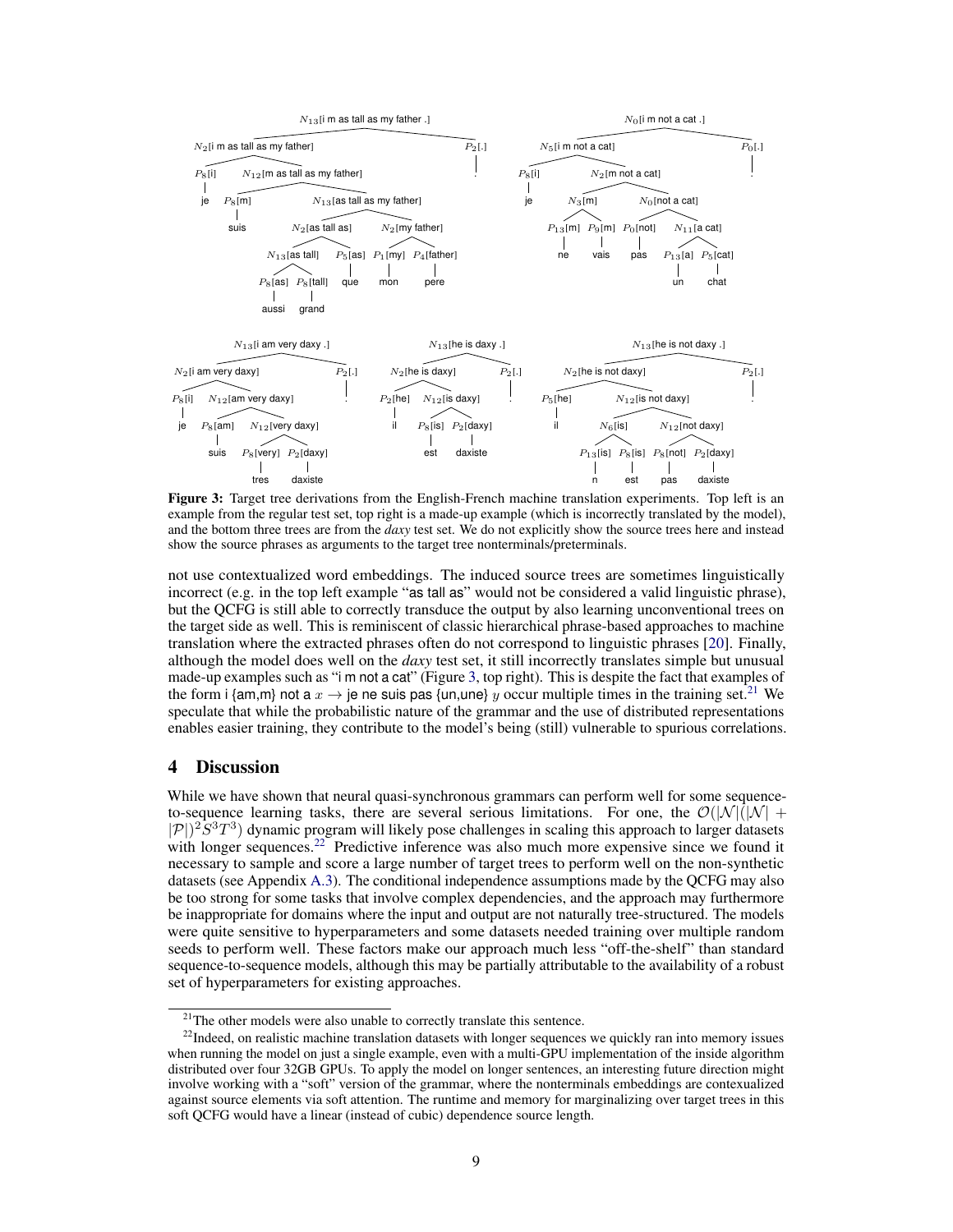At the start of this project, our initial hope was to show that classic, grammar-based approaches to sequence transduction had been unfairly overlooked in the current deep learning era, and that revisiting these methods with contemporary parameterizations would prove to be more than just an academic exercise. [Disappointingly,](http://www.incompleteideas.net/IncIdeas/BitterLesson.html) this seems not to be the case. While we did observe decent performance on niche datasets such as SCAN and StylePTB where inductive biases from grammars were favorably aligned to the task at hand, for tasks like machine translation our approach was thoroughly steamrolled by a well-tuned Transformer.

What role, then, can such models play in building practical NLP systems (if any)? It remains to be seen, but we venture some guesses. Insofar as grammars and other models with symbolic components are able to better surface model decisions than standard approaches, they may have a role in developing more controllable and interpretable models, particularly in the context of collaborative human-machine systems [\[40\]](#page-11-11). Alternatively, inflexible models with strong inductive biases have in the past been used to guide (overly) flexible neural models in various ways, for example by helping to generate additional data [\[58,](#page-12-5) [75\]](#page-13-13) or inducing structures with which to regularize/augment models [\[24,](#page-11-12) [74,](#page-13-14) [3,](#page-10-10) [127\]](#page-15-9). In this vein, it may be interesting to explore how induced structures from grammars (such as the tranduction rules in Table [2\)](#page-4-2) can be used in conjunction with flexible neural models.

## 5 Related Work

Synchronous grammars Synchronous grammars and tree transducers have a long and rich history in natural language processing [\[2,](#page-10-14) [101,](#page-14-5) [118,](#page-15-3) [80,](#page-13-15) [36,](#page-11-13) [32,](#page-11-14) [84,](#page-13-16) [56,](#page-12-3) [115,](#page-15-1) [45,](#page-11-15) [12,](#page-10-15) [23,](#page-11-16) *inter alia*]. In this work we focus on the formalism of quasi-synchronous grammars, which relaxes the requirement that source trees be isomorphic to target trees. Quasi-synchronous grammars have enjoyed applications across a wide range of domains including in machine translation [\[103,](#page-14-2) [42,](#page-11-5) [43\]](#page-11-17), question answering [\[112\]](#page-14-4), paraphrase detection [\[27\]](#page-11-4), sentence simplification [\[117,](#page-15-10) [116\]](#page-15-11), and parser projection [\[104\]](#page-14-16). Prior work on quasi-synchronous grammars generally relied on pipelined parse trees for the source and only marginalized out the target tree, in contrast to the present work which treats both source and target trees as latent.

Compositional sequence-to-sequence learning Lake and Baroni [\[68\]](#page-12-1) proposed the influential SCAN dataset for assessing the compositional generalization capabilities of neural sequence-tosequence models. There has since been a large body of work on compositional sequence-to-sequence learning through various approaches including modifications to existing architectures [\[70,](#page-13-10) [94,](#page-14-13) [44,](#page-11-10) [17,](#page-10-16) [26\]](#page-11-18), grammars and neuro-symbolic models [\[86,](#page-13-17) [98,](#page-14-14) [85,](#page-13-12) [19,](#page-10-11) [76\]](#page-13-11), meta-learning [\[67,](#page-12-8) [25\]](#page-11-19), and data augmentation [\[6,](#page-10-12) [49,](#page-12-11) [50,](#page-12-12) [4\]](#page-10-13). Our approach is closely related to NQG-T5 [\[98\]](#page-14-14) which uses a rules-based approach to induce a non-probabilistic QCFG and then backs off to a flexible sequence-to-sequence model during prediction if the grammar cannot parse the input sequence.

Deep latent variable models There has much work on neural parameterizations of classic probabilistic latent variable models including hidden Markov models, [\[109,](#page-14-17) [113,](#page-14-18) [21\]](#page-10-17), finite state transducers [\[91,](#page-13-18) [71\]](#page-13-19) topic models [\[82,](#page-13-20) [30,](#page-11-20) [31\]](#page-11-21), dependency models [\[59,](#page-12-13) [51,](#page-12-14) [15,](#page-10-18) [52,](#page-12-15) [123\]](#page-15-12), and context-free grammars [\[64,](#page-12-4) [61,](#page-12-16) [133,](#page-15-13) [131,](#page-15-14) [125,](#page-15-15) [124\]](#page-15-16). These works essentially extend feature-based unsupervised learning [\[10\]](#page-10-19) to the neural case with the use of neural networks over embedding parameterizations, which makes it easy to share parameters and additionally condition the generative model on side information such as auxiliary latent variables [\[52,](#page-12-15) [64\]](#page-12-4), images [\[130,](#page-15-17) [60,](#page-12-17) [55\]](#page-12-18), video and audio [\[129\]](#page-15-18), and source-side context [\[113,](#page-14-18) [99\]](#page-14-19). Since we marginalize over unobserved trees during learning, our work is also related to the line of work on marginalizing out latent variables/structures for sequence transduction tasks [\[46,](#page-12-19) [33,](#page-11-22) [11,](#page-10-20) [66,](#page-12-20) [128,](#page-15-19) [90,](#page-13-21) [57,](#page-12-21) [69,](#page-13-22) [108,](#page-14-20) [111,](#page-14-21) *inter alia*].

# 6 Conclusion

In this paper we have studied sequence-to-sequence learning with latent neural grammars. We have shown that the formalism quasi-synchronous grammars provides a flexible tool with which to imbue inductive biases, operationalize constraints, and interface with the model. Future work in this area could consider: (1) revisiting richer grammatical formalisms (e.g. synchronous tree-adjoining grammars [\[101\]](#page-14-5)) with contemporary parameterizations, (2) conditioning on other modalities such as images/audio for grounded grammar induction [\[100,](#page-14-22) [130,](#page-15-17) [60,](#page-12-17) [129\]](#page-15-18), (3) adapting these methods to other structured domains such as programs and graphs, and (4) investigating how grammars and symbolic models can be integrated with pretrained language models to solve practical tasks.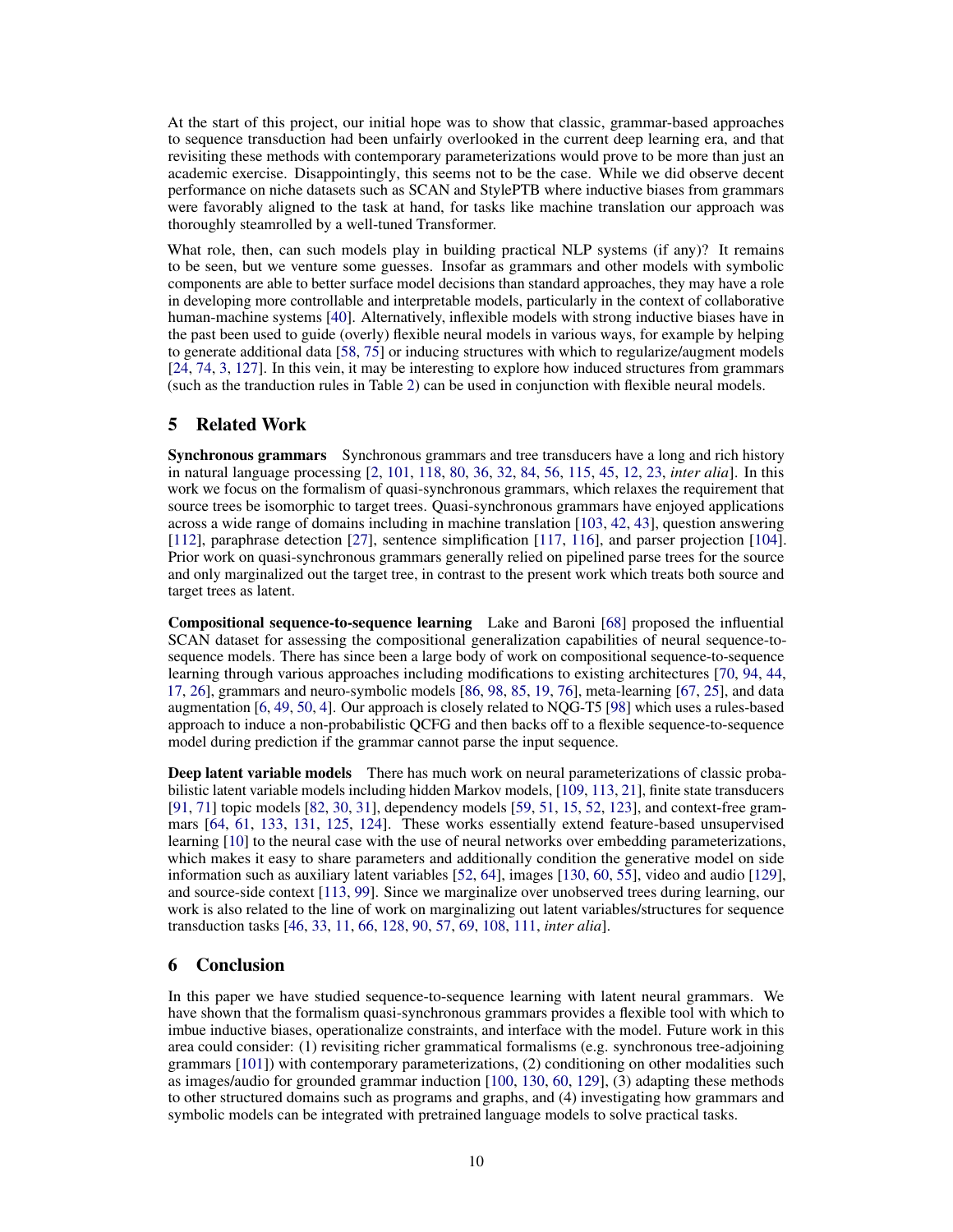## References

- <span id="page-10-3"></span>[1] Roee Aharoni and Yoav Goldberg. Towards String-to-Tree Neural Machine Translation. In *Proceedings of ACL*, 2017.
- <span id="page-10-14"></span>[2] Alfred V. Aho and Jeffrey D. Ullman. Syntax Directed Translations and the Pushdown Assembler. *Journal of Computer and System Sciences*, 3:37–56, 1969.
- <span id="page-10-10"></span>[3] Ekin Akyürek and Jacob Andreas. Lexicon Learning for Few-Shot Neural Sequence Modeling. In *Proceedings of ACL*, 2021.
- <span id="page-10-13"></span>[4] Ekin Akyürek, Afra Feyza Akyürek, and Jacob Andreas. Learning to Recombine and Resample Data for Compositional Generalization. In *Proceedings of ICLR*, 2021.
- <span id="page-10-2"></span>[5] David Alvarez-Melis and Tommi S. Jaakkola. Tree-structured Decoding with Doubly-Recurrent Neural Networks. In *Proceedings of ICLR*, 2017.
- <span id="page-10-12"></span>[6] Jacob Andreas. Good-Enough Compositional Data Augmentation. In *Proceedings of ACL*, 2020.
- <span id="page-10-7"></span>[7] Jimmy Ba, Volodymyr Mnih, and Koray Kavukcuoglu. Multiple Object Recognition with Visual Attention. In *Proceedings of ICLR*, 2015.
- <span id="page-10-1"></span>[8] Dzmitry Bahdanau, Kyunghyun Cho, and Yoshua Bengio. Neural Machine Translation by Jointly Learning to Align and Translate. In *Proceedings of ICLR*, 2015.
- <span id="page-10-8"></span>[9] James K. Baker. Trainable Grammars for Speech Recognition. In *Proceedings of the Spring Conference of the Acoustical Society of America*, 1979.
- <span id="page-10-19"></span>[10] Taylor Berg-Kirkpatrick, Alexandre Bouchard-Cote, John DeNero, and Dan Klein. Painless Unsupervised Learning with Features. In *Proceedings of NAACL*, 2010.
- <span id="page-10-20"></span>[11] Phil Blunsom, Trevor Cohn, and Miles Osborne. A Discriminative Latent Variable Model for Statistical Machine Translation. In *Proceedings of ACL*, 2008.
- <span id="page-10-15"></span>[12] Phil Blunsom, Trevor Cohn, and Miles Osborne. Bayesian Synchronous Grammar Induction. In D. Koller, D. Schuurmans, Y. Bengio, and L. Bottou, editors, *Proceedings of NeurIPS*, 2009.
- [13] Rares-Darius Buhai, Yoni Halpern, Yoon Kim, Andrej Risteski, and David Sontag. Empirical Study of the Benefits of Overparameterization in Learning Latent Variable Models. In *Proceedings of ICML*, 2020.
- <span id="page-10-6"></span>[14] David Burkett, John Blitzer, and Dan Klein. Joint Parsing and Alignment with Weakly Synchronized Grammars. In *Proceedings of NAACL*, 2010.
- <span id="page-10-18"></span>[15] Jan Buys and Phil Blunsom. Neural Syntactic Generative Models with Exact Marginalization. In *Proceedings of NAACL*, 2018.
- <span id="page-10-9"></span>[16] F. Casacuberta and Colin De La Higuera. Computational Complexity of Problems on Probabilistic Grammars and Transducers. In *Grammatical Inference: Algorithms and Applications*, volume 1891, pages 15–24, 2000.
- <span id="page-10-16"></span>[17] Rahma Chaabouni, Roberto Dessi, and Eugene Kharitonov. Can Transformers Jump Around Right in Natural Language? Assessing Performance Transfer from SCAN. *arXiv:2012.00857*, 2021.
- <span id="page-10-4"></span>[18] Xinyun Chen, Chang Liu, and Dawn Song. Tree-to-tree Neural Networks for Program Translation. In *Proceedings of NeurIPS*, 2018.
- <span id="page-10-11"></span>[19] Xinyun Chen, Chen Liang, Adams Wei Yu, Dawn Song, and Denny Zhou. Compositional Generalization via Neural-Symbolic Stack Machines. In *Proceedings of NeurIPS*, 2020.
- <span id="page-10-5"></span>[20] David Chiang. A Hierarchical Phrase-Based Model for Statistical Machine Translation. In *Proceedings of ACL*, 2005.
- <span id="page-10-17"></span>[21] Justin T. Chiu and Alexander M. Rush. Scaling Hidden Markov Language Models. In *Proceedings of EMNLP*, 2020.
- <span id="page-10-0"></span>[22] Kyunghyun Cho, Bart van Merriënboer, Caglar Gulcehre, Dzmitry Bahdanau, Fethi Bougares, Holger Schwenk, and Yoshua Bengio. Learning Phrase Representations using RNN Encoder–Decoder for Statistical Machine Translation. In *Proceedings of EMNLP*, 2014.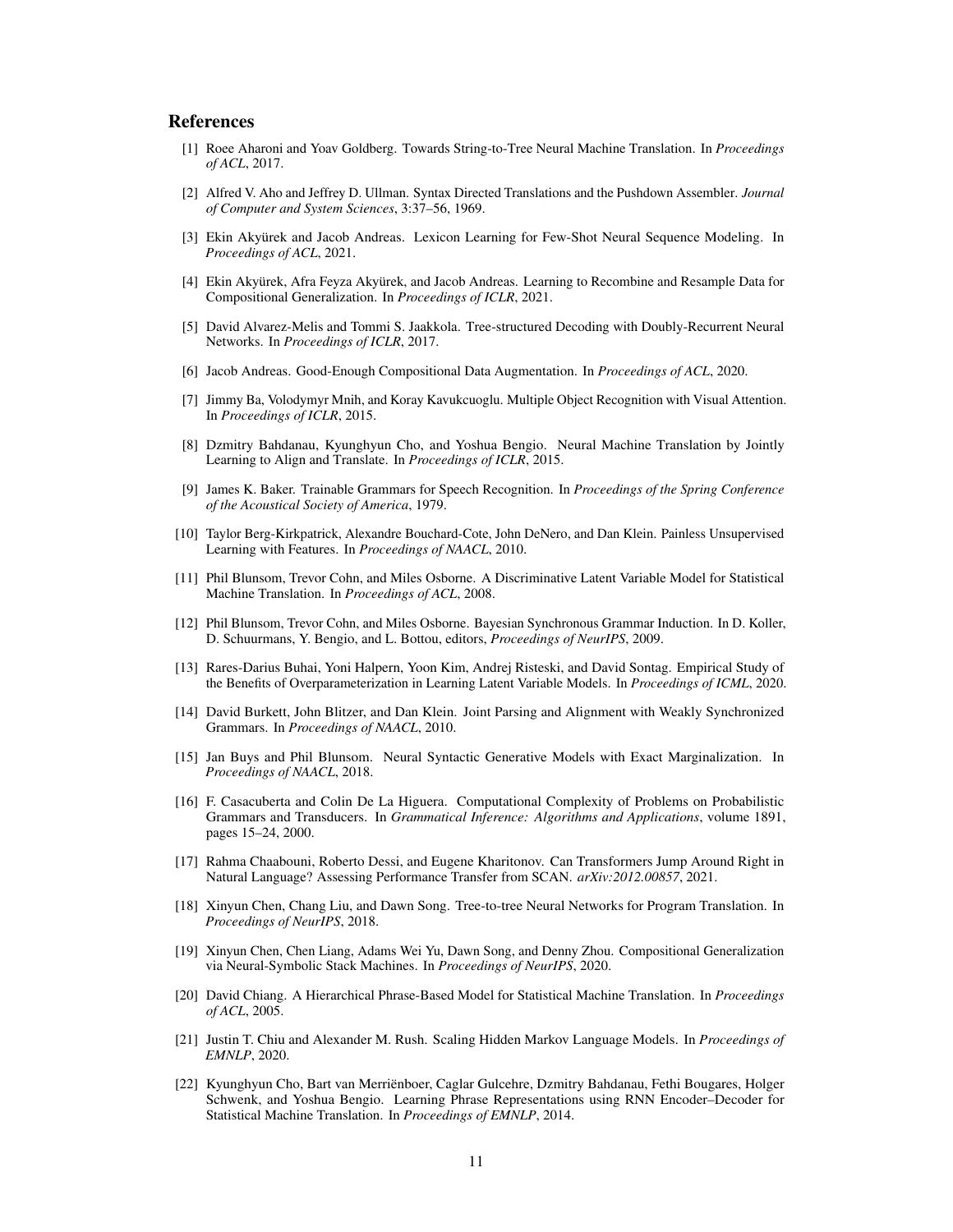- <span id="page-11-16"></span>[23] Trevor Cohn and Mirella Lapata. Sentence Compression as Tree Transduction. *Journal of Artificial Intelligence Research*, 34(1):637–674, 2009.
- <span id="page-11-12"></span>[24] Trevor Cohn, Cong Duy Vu Hoang, Ekaterina Vymolova, Kaisheng Yao, Chris Dyer, and Gholamreza Haffari. Incorporating Structural Alignment Biases into an Attentional Neural Translation Model. In *Proceedings of NAACL*, 2016.
- <span id="page-11-19"></span>[25] Henry Conklin, Bailin Wang, Kenny Smith, and Ivan Titov. Meta-Learning to Compositionally Generalize. In *Proceedings of ACL*, 2021.
- <span id="page-11-18"></span>[26] Róbert Csordás, Kazuki Irie, and Jürgen Schmidhuber. The Devil is in the Detail: Simple Tricks Improve Systematic Generalization of Transformers. In *Proceedings of EMNLP*, 2021.
- <span id="page-11-4"></span>[27] Dipanjan Das and Noah A. Smith. Paraphrase Identification as Probabilistic Quasi-Synchronous Recognition. In *Proceedings of ACL*, 2009.
- <span id="page-11-7"></span>[28] Yuntian Deng, Yoon Kim, Justin Chiu, Demi Guo, and Alexander M. Rush. Latent Alignment and Variational Attention. In *Proceedings of NeurIPS*, 2018.
- <span id="page-11-8"></span>[29] Roberto Dessì and Marco Baroni. CNNs found to jump around more skillfully than RNNs: Compositional generalization in seq2seq convolutional networks. In *Proceedings of ACL*, 2019.
- <span id="page-11-20"></span>[30] Adji B. Dieng, Francisco J. R. Ruiz, and David M. Blei. The Dynamic Embedded Topic Model. *arXiv:1907.05545*, 2019.
- <span id="page-11-21"></span>[31] Adji B. Dieng, Francisco J. R. Ruiz, and David M. Blei. Topic Modeling in Embedding Spaces. *Transactions of the Association for Computational Linguistics*, 8, 2020.
- <span id="page-11-14"></span>[32] Yuan Ding and Martha Palmer. Machine Translation Using Probabilistic Synchronous Dependency Insertion Grammars. In *Proceedings of ACL*, 2005.
- <span id="page-11-22"></span>[33] Markus Dreyer, Jason Smith, and Jason Eisner. Latent-Variable Modeling of String Transductions with Finite-State Methods. In *Proceedings of EMNLP*, 2008.
- <span id="page-11-3"></span>[34] Wenchao Du and Alan W Black. Top-Down Structurally-Constrained Neural Response Generation with Lexicalized Probabilistic Context-Free Grammar. In *Proceedings of NAACL*, 2019.
- <span id="page-11-1"></span>[35] Chris Dyer, Adhiguna Kuncoro, Miguel Ballesteros, and Noah A. Smith. Recurrent Neural Network Grammars. In *Proceedings of NAACL*, 2016.
- <span id="page-11-13"></span>[36] Jason Eisner. Learning Non-Isomorphic Tree Mappings for Machine Translation. In *Proceedings of ACL*, 2003.
- <span id="page-11-2"></span>[37] Akiko Eriguchi, Yoshimasa Tsuruoka, and Kyunghyun Cho. Learning to Parse and Translate Improves Neural Machine Translation. In *Proceedings of ACL*, 2017.
- <span id="page-11-9"></span>[38] Daniel Furrer, Marc van Zee, Nathan Scales, and Nathanael Schärli. Compositional Generalization in Semantic Parsing: Pre-training vs. Specialized Architectures. *arXiv:2007.08970*, 2020.
- <span id="page-11-0"></span>[39] Jonas Gehring, Michael Auli, David Grangier, Denis Yarats, and Yann N. Dauphin. Convolutional Sequence to Sequence Learning. In *Proceedings of ICML*, 2017.
- <span id="page-11-11"></span>[40] Sebastian Gehrmann, Hendrik Strobelt, Robert Krueger, Hanspeter Pfister, and Alexander M Rush. Visual Interaction with Deep Learning Models through Collaborative Semantic Inference. *IEEE Transactions on Visualization and Computer Graphics*, 26(1):884–894, 2019.
- <span id="page-11-6"></span>[41] Daniel Gildea. Loosely Tree-Based Alignment for Machine Translation. In *Proceedings of ACL*, 2003.
- <span id="page-11-5"></span>[42] Kevin Gimpel and Noah A. Smith. Feature-Rich Translation by Quasi-Synchronous Lattice Parsing. In *Proceedings of EMNLP*, 2009.
- <span id="page-11-17"></span>[43] Kevin Gimpel and Noah A. Smith. Quasi-Synchronous Phrase Dependency Grammars for Machine Translation. In *Proceedings of EMNLP*, 2011.
- <span id="page-11-10"></span>[44] Jonathan Gordon, David Lopez-Paz, Marco Baroni, and Diane Bouchacourt. Permutation Equivariant Models for Compositional Generalization in Language . In *Proceedings of ICLR*, 2020.
- <span id="page-11-15"></span>[45] Jonathan Graehl, Kevin Knight, and Jonathan May. Training Tree Transducers. *Computational Linguistics*, 34(3):391–427, 2008.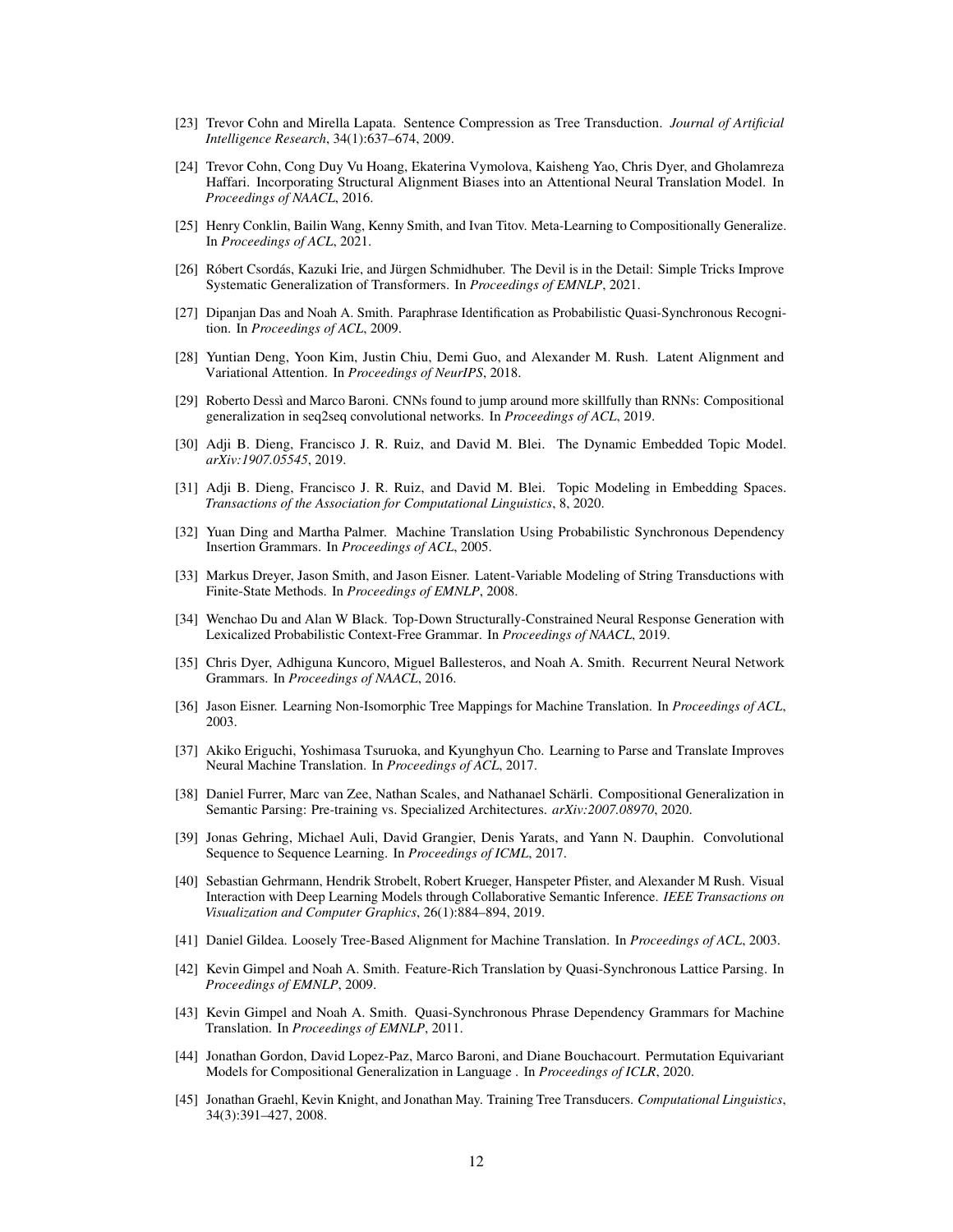- <span id="page-12-19"></span>[46] Alex Graves. Connectionist Temporal Classification: Labelling Unsegmented Sequence Data with Recurrent Neural Networks. In *Proceedings of ICML*, 2006.
- <span id="page-12-7"></span>[47] Jiatao Gu, Zhengdong Lu, Hang Li, and Victor OK Li. Incorporating Copying Mechanism in Sequenceto-Sequence Learning. 2016.
- <span id="page-12-6"></span>[48] Caglar Gulcehre, Sungjin Ahn, Ramesh Nallapati, Bowen Zhou, and Yoshua Bengio. Pointing the Unknown Words. In *Proceedings of ACL*, 2016.
- <span id="page-12-11"></span>[49] Demi Guo, Yoon Kim, and Alexander Rush. Sequence-Level Mixed Sample Data Augmentation. In *Proceedings of EMNLP*, 2020.
- <span id="page-12-12"></span>[50] Yinuo Guo, Hualei Zhu, Zeqi Lin, Bei Chen, Jian-Guang Lou, and Dongmei Zhang. Revisiting Iterative Back-Translation from the Perspective of Compositional Generalization. In *Proceedings of AAAI*, 2021.
- <span id="page-12-14"></span>[51] Wenjuan Han, Yong Jiang, and Kewei Tu. Dependency Grammar Induction with Neural Lexicalization and Big Training Data. In *Proceedings of EMNLP*, 2017.
- <span id="page-12-15"></span>[52] Wenjuan Han, Yong Jiang, and Kewei Tu. Enhancing Unsupervised Generative Dependency Parser with Contextual Information. In *Proceedings of ACL*, 2019.
- <span id="page-12-10"></span>[53] Tatsunori B. Hashimoto, Kelvin Guu, Yonatan Oren, and Percy Liang. A Retrieve-and-Edit Framework for Predicting Structured Outputs. In *Proceedings of NeurIPS*, 2018.
- <span id="page-12-9"></span>[54] Jonathan Herzig and Jonathan Berant. Span-based Semantic Parsing for Compositional Generalization. *arXiv:2009.06040*, 2020.
- <span id="page-12-18"></span>[55] Yining Hong, Qing Li, Song-Chun Zhu, and Siyuan Huang. VLGrammar: Grounded Grammar Induction of Vision and Language. *arXiv:2103.12975*, 2021.
- <span id="page-12-3"></span>[56] Liang Huang, Kevin Knight, and Aravind Joshi. A Syntax-Directed Translator with Extended Domain of Locality. In *Proceedings of the Workshop on Computationally Hard Problems and Joint Inference in Speech and Language Processing*, 2006.
- <span id="page-12-21"></span>[57] Po-Sen Huang, Chong Wang, Sitao Huang, Dengyong Zhou, and Li Deng. Towards Neural Phrase-based Machine Translation. In *Proceedings of ICLR*, 2018.
- <span id="page-12-5"></span>[58] Robin Jia and Percy Liang. Data Recombination for Neural Semantic Parsing. In *Proceedings of ACL*, 2016.
- <span id="page-12-13"></span>[59] Yong Jiang, Wenjuan Han, and Kewei Tu. Unsupervised Neural Dependency Parsing. In *Proceedings of EMNLP*, 2016.
- <span id="page-12-17"></span>[60] Lifeng Jin and William Schuler. Grounded PCFG Induction with Images. In *Proceedings of AACL*. Association for Computational Linguistics, 2020.
- <span id="page-12-16"></span>[61] Lifeng Jin, Finale Doshi-Velez, Timothy Miller, Lane Schwartz, and William Schuler. Unsupervised Learning of PCFGs with Normalizing Flow. In *Proceedings of ACL*, 2019.
- <span id="page-12-0"></span>[62] Nal Kalchbrenner and Phil Blunsom. Recurrent Continuous Translation Models. In *Proceedings of EMNLP*, 2013.
- <span id="page-12-2"></span>[63] Najoung Kim and Tal Linzen. COGS: A Compositional Generalization Challenge Based on Semantic Interpretation. In *Proceedings of EMNLP*, 2020.
- <span id="page-12-4"></span>[64] Yoon Kim, Chris Dyer, and Alexander M. Rush. Compound Probabilistic Context-Free Grammars for Grammar Induction. In *Proceedings of ACL*, 2019.
- [65] Guillaume Klein, Yoon Kim, Yuntian Deng, Jean Senellart, and Alexander Rush. OpenNMT: Open-source toolkit for neural machine translation. In *Proceedings of ACL, System Demonstrations*, 2017.
- <span id="page-12-20"></span>[66] Lingpeng Kong, Chris Dyer, and Noah A. Smith. Segmental Recurrent Neural Networks. In *Proceedings of ICLR*, 2016.
- <span id="page-12-8"></span>[67] Brenden M. Lake. Compositional generalization through meta sequence-to-sequence learning. In *Proceedings of NeurIPS*, 2019.
- <span id="page-12-1"></span>[68] Brenden M. Lake and Marco Baroni. Generalization without systematicity: On the compositional skills of sequence-to-sequence recurrent networks. In *Proceedings of ICML*, 2018.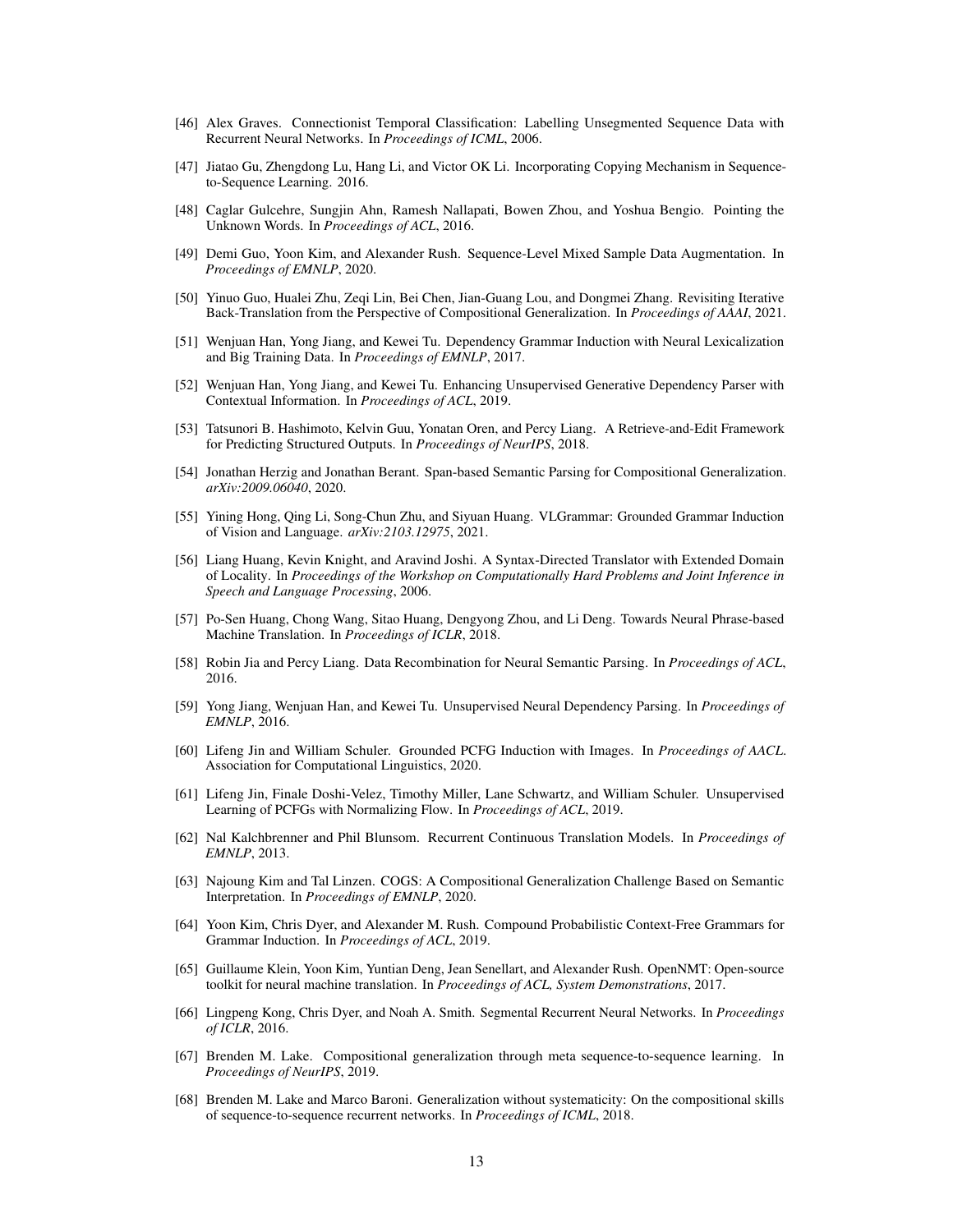- <span id="page-13-22"></span>[69] Xiang Lisa Li and Alexander M. Rush. Posterior Control of Blackbox Generation. In *Proceedings of ACL*, 2020.
- <span id="page-13-10"></span>[70] Yuanpeng Li, Liang Zhao, Jianyu Wang, and Joel Hestness. Compositional Generalization for Primitive Substitutions. In *Proceedings of EMNLP*, 2019.
- <span id="page-13-19"></span>[71] Chu-Cheng Lin, Hao Zhu, Matthew R. Gormley, and Jason Eisner. Neural Finite-State Transducers: Beyond Rational Relations. In *Proceedings of NAACL*, 2019.
- <span id="page-13-1"></span>[72] Chu-Cheng Lin, Aaron Jaech, Xin Li, Matthew R. Gormley, and Jason Eisner. Limitations of Autoregressive Models and Their Alternatives. In *Proceedings of NAACL*, 2021.
- <span id="page-13-7"></span>[73] Wang Ling, Phil Blunsom, Edward Grefenstette, Karl Moritz Hermann, Tomáš Kočiský, Fumin Wang, and Andrew Senior. Latent predictor networks for code generation. In *Proceedings of ACL*, 2016.
- <span id="page-13-14"></span>[74] Lemao Liu, Masao Utiyama, Andrew Finch, and Eiichiro Sumita. Neural Machine Translation with Supervised Attention. In *Proceedings of COLING*, 2016.
- <span id="page-13-13"></span>[75] Qi Liu, Matt Kusner, and Phil Blunsom. Counterfactual Data Augmentation for Neural Machine Translation. In *Proceedings of NAACL*, 2021.
- <span id="page-13-11"></span>[76] Qian Liu, Shengnan An, Jian-Guang Lou, Bei Chen, Zeqi Lin, Yan Gao, Bin Zhou, Nanning Zheng, and Dongmei Zhang. Compositional Generalization by Learning Analytical Expressions. In *Proceedings of NeurIPS*, 2020.
- <span id="page-13-5"></span>[77] Rune B. Lyngsø and Christian N. S. Pedersen. The consensus string problem and the complexity of comparing hidden Markov models. *J. Comput. Syst. Sci.*, 65(3):545–569, 2002.
- <span id="page-13-3"></span>[78] Yiwei Lyu, Paul Pu Liang, Hai Pham, Eduard Hovy, Barnabás Póczos, Ruslan Salakhutdinov, and Louis-Philippe Morency. StylePTB: A Compositional Benchmark for Fine-grained Controllable Text Style Transfer. In *Proceedings of NAACL*, 2021.
- <span id="page-13-0"></span>[79] R. Thomas McCoy, Robert Frank, and Tal Linzen. Does Syntax Need to Grow on Trees? Sources of Hierarchical Inductive Bias in Sequence-to-Sequence Networks. *Transactions of the Association for Computational Linguistics*, 8:125–140, 2020.
- <span id="page-13-15"></span>[80] I. Dan Melamed. Multitext Grammars and Synchronous Parsers. In *Proceedings of NAACL*, 2003.
- <span id="page-13-4"></span>[81] I. Dan Melamed, Giorgio Satta, and Benjamin Wellington. Generalized Multitext Grammars. In *Proceedings of ACL*, 2004.
- <span id="page-13-20"></span>[82] Yishu Miao, Edward Grefenstette, and Phil Blunsom. Discovering Discrete Latent Topics with Neural Variational Inference. In *Proceedings of ICML*, 2017.
- <span id="page-13-6"></span>[83] Ramesh Nallapati, Bowen Zhou, Cicero dos Santos, Caglar Gulcehre, and Bing Xiang. Abstractive Text Summarization using Sequence-to-sequence RNNs and Beyond. In *Proceedings of CoNLL*.
- <span id="page-13-16"></span>[84] Rebecca Nesson, Stuart Shieber, and Alexander Rush. Induction of Probabilistic Synchronous Treeinsertion Grammars for Machine Translation. In *Proceedings of AMTA*, 2006.
- <span id="page-13-12"></span>[85] Maxwell I. Nye, Armando Solar-Lezama, Joshua B. Tenenbaum, and Brenden M. Lake. Learning Compositional Rules via Neural Program Synthesis. In *Proceedings of NeurIPS*, 2020.
- <span id="page-13-17"></span>[86] Inbar Oren, Jonathan Herzig, Nitish Gupta, Matt Gardner, and Jonathan Berant. Improving Compositional Generalization in Semantic Parsing. In *Proceedings of EMNLP*, 2020.
- <span id="page-13-9"></span>[87] Sheena Panthaplackel, Miltiadis Allamanis, and Marc Brockschmidt. Copy that! Editing Sequences by Copying Spans. In *Proceedings of AAAI*, 2021.
- <span id="page-13-8"></span>[88] Nikhil Prabhu and Katharina Kann. Making a Point: Pointer-Generator Transformers for Disjoint Vocabularies. In *Proceedings of AACL: Student Research Workshop*, 2020.
- <span id="page-13-2"></span>[89] Maxim Rabinovich, Mitchell Stern, and Dan Klein. Abstract Syntax Networks for Code Generation and Semantic Parsing. In *Proceedings of ACL*, 2017.
- <span id="page-13-21"></span>[90] Colin Raffel, Minh-Thang Luong, Peter J. Liu, Ron J. Weiss, and Douglas Eck. Online and Linear-Time Attention by Enforcing Monotonic Alignments. In *Proceedings of ICML*, 2017.
- <span id="page-13-18"></span>[91] Pushpendre Rastogi, Ryan Cotterell, and Jason Eisner. Weighting Finite-State Transductions With Neural Context. In *Proceedings of NAACL*, 2016.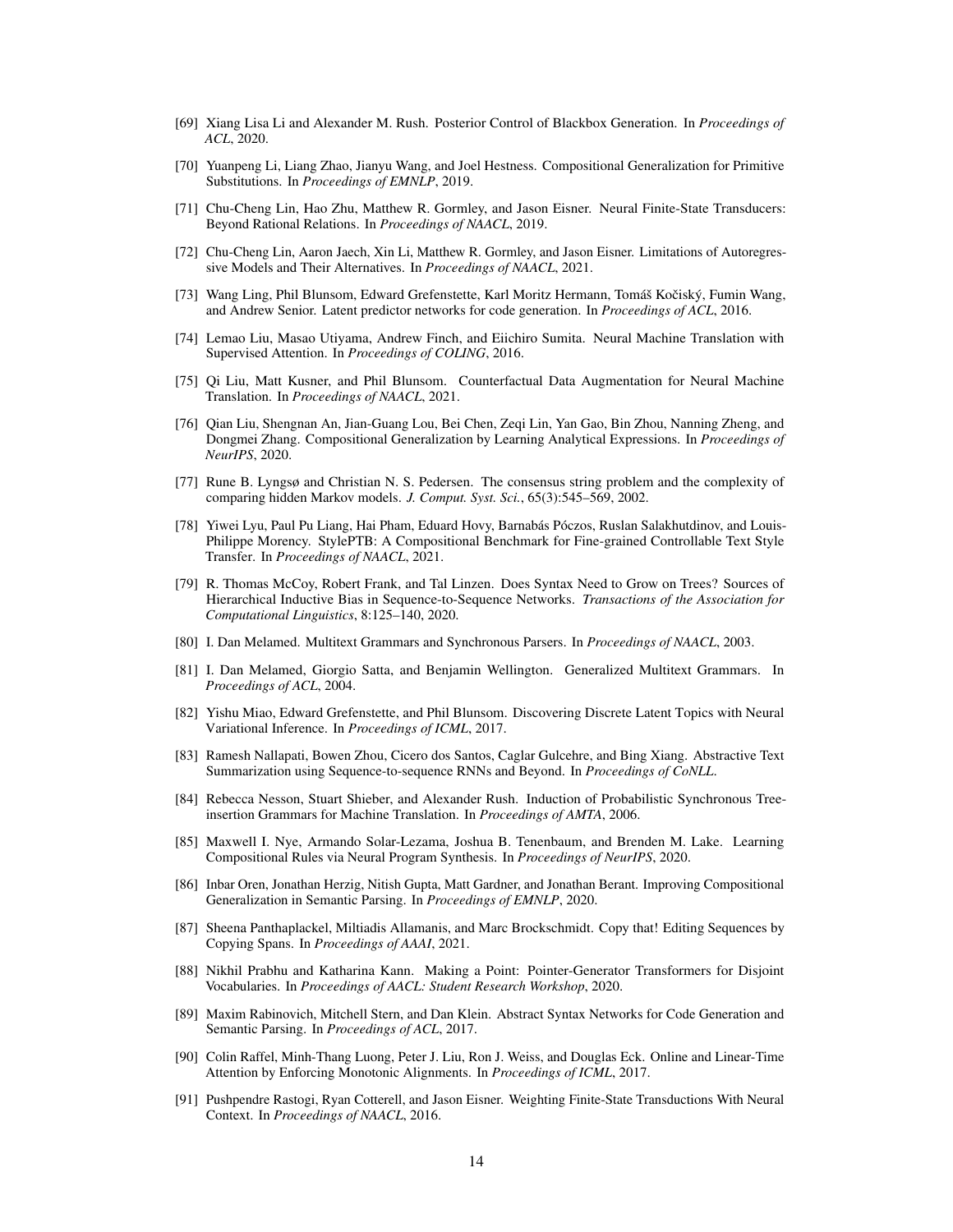- <span id="page-14-8"></span>[92] Steven J. Rennie, Etienne Marcheret, Youssef Mroueh, Jarret Ross, and Vaibhava Goel. Self-critical Sequence Training for Image Captioning. In *Proceedings of CVPR*, 2017.
- <span id="page-14-9"></span>[93] Alexander M. Rush. Torch-Struct: Deep Structured Prediction Library. In *Proceedings of ACL (System Demonstrations)*, 2020.
- <span id="page-14-13"></span>[94] Jake Russin, Jason Jo, Randall C. O'Reilly, and Yoshua Bengio. Compositional Generalization in a Deep Seq2seq Model by Separating Syntax and Semantics. *arXiv:1904.09708*, 2019.
- <span id="page-14-11"></span>[95] Abigail See, Peter J. Liu, and Christopher D. Manning. Get To The Point: Summarization with Pointer-Generator Networks. In *Proceedings of ACL*, pages 1073–1083, 2017.
- <span id="page-14-6"></span>[96] Shiv Shankar, Siddhant Garg, and Sunita Sarawagi. Surprisingly Easy Hard-Attention for Sequence to Sequence Learning. In *Proceedings of EMNLP*, 2018.
- <span id="page-14-3"></span>[97] Jetic Guand Hassan S. Shavarani and Anoop Sarkar. Top-down Tree Structured Decoding with Syntactic Connections for Neural Machine Translation and Parsing. In *Proceedings of EMNLP*, 2018.
- <span id="page-14-14"></span>[98] Peter Shaw, Ming-Wei Chang, Panupong Pasupat, and Kristina Toutanova. Compositional Generalization and Natural Language Variation: Can a Semantic Parsing Approach Handle Both? In *Proceedings of ACL*, 2021.
- <span id="page-14-19"></span>[99] Xiaoyu Shen, Ernie Chang, Hui Su, Cheng Niu, and Dietrich Klakow. Neural Data-to-Text Generation via Jointly Learning the Segmentation and Correspondence. In *Proceedings of ACL*, 2020.
- <span id="page-14-22"></span>[100] Haoyue Shi, Jiayuan Mao, Kevin Gimpel, and Karen Livescu. Visually Grounded Neural Syntax Acquisition. In *Proceedings of ACL*, 2019.
- <span id="page-14-5"></span>[101] Stuart M. Shieber and Yves Schabes. Synchronous Tree-Adjoining Grammars. In *COLING 1990 Volume 3: Papers presented to the 13th International Conference on Computational Linguistics*, 1990.
- <span id="page-14-10"></span>[102] Khalil Sima'an. Computational Complexity of Probabilistic Disambiguation by means of Tree-Grammars. In *Proceedings of COLING*, 1996.
- <span id="page-14-2"></span>[103] David Smith and Jason Eisner. Quasi-Synchronous Grammars: Alignment by Soft Projection of Syntactic Dependencies. In *Proceedings on the Workshop on Statistical Machine Translation*, 2006.
- <span id="page-14-16"></span>[104] David A. Smith and Jason Eisner. Parser Adaptation and Projection with Quasi-Synchronous Grammar Features. In *Proceedings of EMNLP*, Singapore, 2009.
- <span id="page-14-15"></span>[105] Andreas Stolcke. An Efficient Probabilistic Context-Free Parsing Algorithm that Computes Prefix Probabilities. *Computational Linguistics*, 21(2), 1995.
- <span id="page-14-0"></span>[106] Ilya Sutskever, Oriol Vinyals, and Quoc Le. Sequence to Sequence Learning with Neural Networks. In *Proceedings of NeurIPS*, 2014.
- <span id="page-14-7"></span>[107] Kai Sheng Tai, Richard Socher, and Christopher D. Manning. Improved Semantic Representations From Tree-Structured Long Short-Term Memory Networks. In *Proceedings of ACL*, 2015.
- <span id="page-14-20"></span>[108] Shawn Tan, Yikang Shen, Alessandro Sordoni, Aaron Courville, and Timothy J. O'Donnell. Recursive Top-Down Production for Sentence Generation with Latent Trees. In *Findings of the Association for Computational Linguistics: EMNLP*, 2020.
- <span id="page-14-17"></span>[109] Ke Tran, Yonatan Bisk, Ashish Vaswani, Daniel Marcu, and Kevin Knight. Unsupervised Neural Hidden Markov Models. In *Proceedings of the Workshop on Structured Prediction for NLP*, 2016.
- <span id="page-14-1"></span>[110] Ashish Vaswani, Noam Shazeer, Niki Parmar, Jakob Uszkoreit, Llion Jones, Aidan N Gomez, Łukasz Kaiser, and Illia Polosukhin. Attention is All You Need. In *Proceedings of NeurIPS*, 2017.
- <span id="page-14-21"></span>[111] Bailin Wang, Mirella Lapata, and Ivan Titov. Structured Reordering for Modeling Latent Alignments in Sequence Transduction. *arXiv:2106.03257*, 2021.
- <span id="page-14-4"></span>[112] Mengqiu Wang, Noah A. Smith, and Teruko Mitamura. What is the Jeopardy Model? A Quasi-Synchronous Grammar for QA. In *Proceedings of EMNLP*, 2007.
- <span id="page-14-18"></span>[113] Sam Wiseman, Stuart M. Shieber, and Alexander M. Rush. Learning Neural Templates for Text Generation. In *Proceedings of EMNLP*, 2018.
- <span id="page-14-12"></span>[114] Sam Wiseman, Arturs Backurs, and Karl Stratos. Generating (Formulaic) Text by Splicing Together Nearest Neighbors. *arXiv:2101.08248*, 2021.